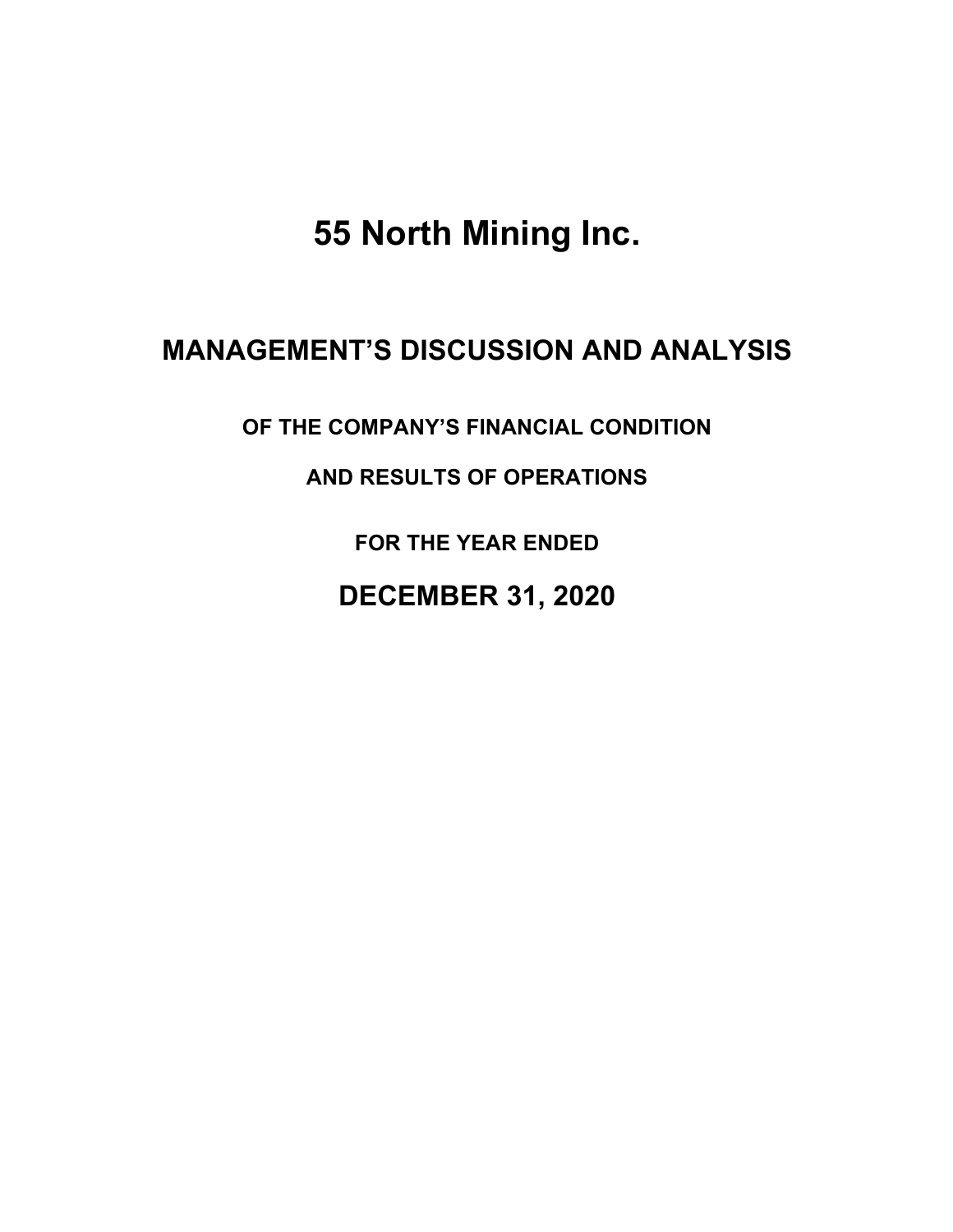The following management discussion and analysis of the financial condition and results of operations of 55 North Mining Inc. ("55 North" or the "Company") is prepared and reported as at December 31, 2020 and should be read in conjunction with the Company's audited consolidated financial statements and notes thereto for the year ended December 31, 2020 as well as the Company's audited consolidated financial statements and notes thereto for the year ending December 31, 2019.

The information provided herein is given as of April 28, 2021 unless otherwise indicated.

# **FORWARD LOOKING STATEMENT**

This management discussion and analysis contains "forward-looking statements" which reflect management's expectations regarding the Company's future growth, results of operations, performance and business prospects and opportunities. Such forward-looking statements may include, but are not limited to, statements with respect to the future financial or operating performance of the Company and its projects, the future price of gold or other metal prices, capital, operating and exploration expenditures, costs and timing of the development of new deposits, costs and timing of future exploration, requirements for additional capital, government regulation of mining operations, environmental risks, reclamation expenses, title disputes or claims, limitations of insurance coverage and the timing and possible outcome of regulatory matters. Often, but not always, forward-looking statements can be identified by the use of words such as "plans", "expects", "is expected", "budget", "scheduled", "estimates", "forecasts", "intends", "anticipates", or "believes" or variations (including negative variations" of such words and phrases, or statements that certain actions, events or results "may", "could", "would", "might" or "will" be taken, occur or be achieved. Forward-looking statements involve known and unknown risks, uncertainties, assumptions and other factors that may cause the actual results, performance or achievements of the Company to be materially different from any future results, performance or achievements expressed or implied by the forward-looking statements. Such factors include, among others: general business, economic, competitive, political and social uncertainties; the actual results of current exploration activities; conclusions of economic evaluations; fluctuations in currency exchange rates; changes in project parameters as plans continue to be refined; changes in labour costs; future prices of gold or other metal prices; possible variations of mineral grade; accidents, hazards, cave-ins, pit-wall failures, flooding, rock bursts and other acts of God or unfavourable operating conditions and losses, insurrection or war; delays in obtaining governmental approvals or financing or in the completion of development or construction activities; and actual results of reclamation activities. Although the Company has attempted to identify important factors that could cause actual actions, events or results to differ materially from those described in forward-looking statements, there may be other factors that cause actions, events or results to differ from those anticipated, estimated or intended. Forward-looking statements contained herein are made as of the date of this management discussion and analysis and the Company disclaims any obligation to update any forward-looking statements, whether as a result of new information, future events or results or otherwise. There can be no assurance that forward-looking statements will prove to be accurate, as actual results and future events could differ materially from those anticipated in such statements. Accordingly, readers should not place undue reliance on forward-looking statements.

# **BUSINESS ENVIRONMENT and OUTLOOK**

Beginning in the first quarter of 2020, the outbreak of the novel strain of coronavirus ("COVID-19"), resulted in governments enacting emergency measures to combat the spread of the virus. These measures, which include the implementation of travel bans, self-imposed quarantine periods and social distancing, have caused an economic slowdown and material disruption to business. Management has experienced a slow-down in the ability to transact business because of the self-isolating measures. Government has reacted with interventions intended to stabilize economic conditions. The duration and impact of the COVID-19 outbreak is unknown at this time. While 55 North has not been materially impacted by COVID-19 to date, it is not possible to reliably estimate the length and severity of these developments and the impact on the financial performance and financial position of the Company in future periods.

Due to recent weak capital markets for junior mineral exploration companies, Management with the support of the Board of Directors reduced operations to conserve capital. This involved the curtailment of exploration activities and the reduction of administrative overheads to an absolute minimum until such time that the capital markets are more supportive of junior exploration projects. The Company was able to secure needed capital in the fourth quarter of 2020 due to improved market conditions and interest in the Company's project. This allowed for the start of new exploration activities in Manitoba.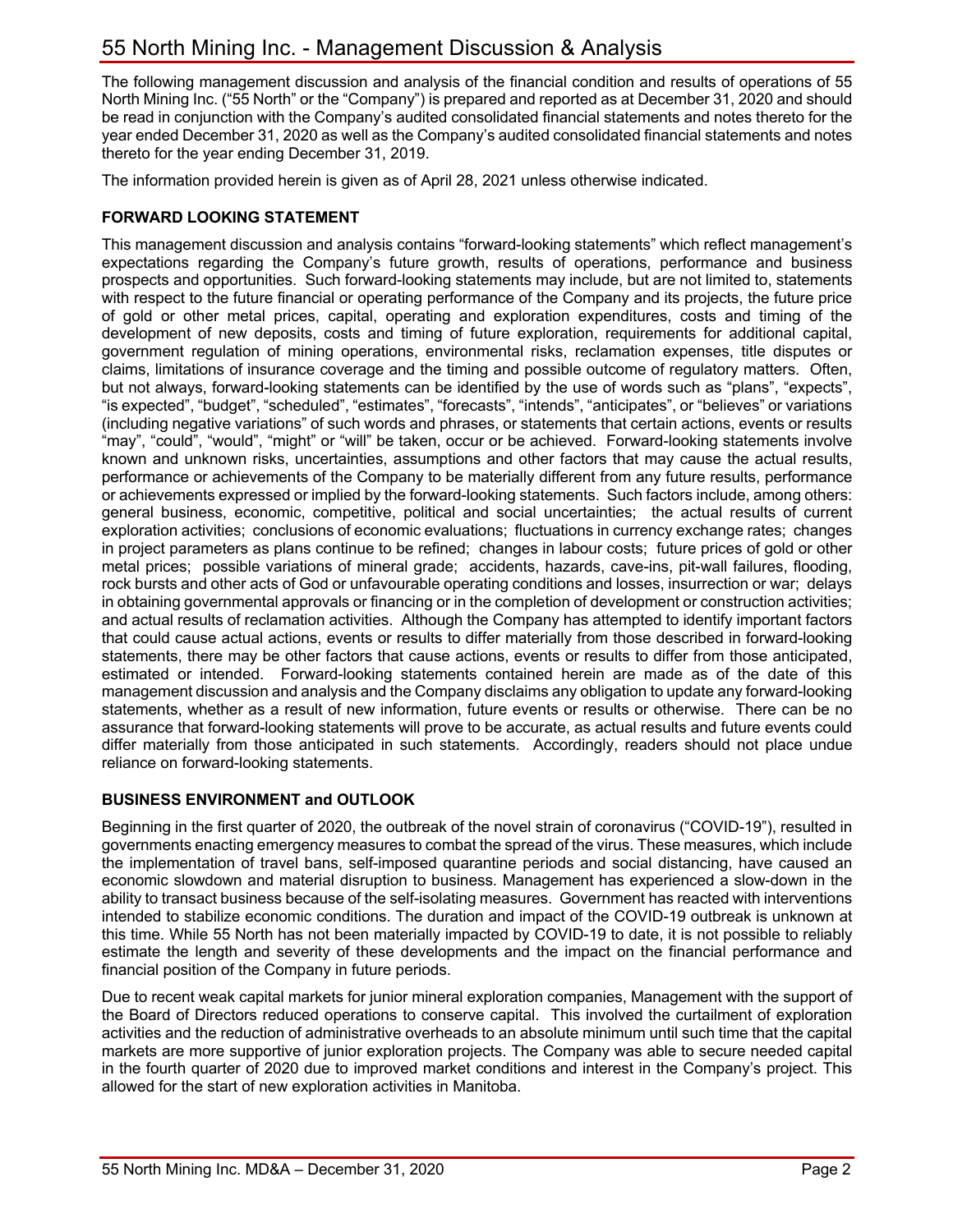The Company will need to secure additional financing to cover ongoing exploration expenditures and future working capital requirements. The ability of the Company to raise additional needed capital is never assured and comes with significant risk, thus jeopardizing the Company's ability to continue as a going-concern.

Management believes that going forward, subject to economic conditions, finances and the availability of equity financing, the longer-term prospects for the Company should remain positive. It is the intention of the Company to continue exploration activities on its mineral properties going forward. When opportunities present themselves, the Company will seriously evaluate the acquisition of additional mineral properties.

# **OVERVIEW OF THE BUSINESS**

55 North Mining Inc., a company incorporated under the Canada Business Corporation Act, and its wholly-owned subsidiary (collectively "**55 North**" or the "**Company**") are engaged in the acquisition, exploration, development and extraction of natural resources, specifically precious metals. The Company's corporate head office is located at 401 Bay Street, Suite 2702, Toronto ON M5H 2Y4. The registered office of the Company is MLT Aikins LLP, 30th Floor, 360 Main Street, Winnipeg, MB R3C 4G1. The Company is a reporting issuer, as defined in corporate law, and its shares are not currently listed for trading on any stock exchange.

On September 2, 2020, 2552883 Ontario Inc. ("**Ontario Inc**.") and 55 North completed a reverse takeover ("RTO") transaction pursuant to which 55 North acquired all the issued and outstanding shares of Ontario Inc.. Ontario Inc. then amalgamated with a wholly-owned subsidiary of 55 North and continued as one company, 55 North Mining Operations Inc. Upon completion of the reverse takeover transaction, the shareholders of Ontario Inc. obtained control of the consolidated entity. As a result, 70,493,217 Post-Consolidation Shares were issued to Ontario Inc. shareholders, giving them control of approximately 89.99 % of the issued and outstanding share capital of the merged entity as at the effective date of the amalgamation. Under the purchase method of accounting, Ontario Inc. was identified as the acquirer, and accordingly the entity is considered to be a continuation of Ontario Inc. with the net assets of the Company at the date of the reverse takeover transaction deemed to have been acquired by Ontario Inc. The audited consolidated financial statements for the year ended December 31, 2020 include the results of operations of 55 North from January 1, 2020 to September 2, 2020, the date of the reverse takeover transaction. The comparative figures are those of Ontario Inc.

Ontario Inc. was originally set up as a means to access funds needed by 55 North which was unable to raise equity as a result of being cease-traded by various Canadian securities commissions. The intention was to eventually merge the two companies. This was achieved in September 2020.

Prior to completing the RTO, the Company completed the sale of the Edelson property and received, in addition to cash, 100,000,000 common shares of European Cobalt (now operating as Aston Minerals Ltd.). The net proceeds from the sale of these shares were agreed to be distributed to the 55 North shareholders of record on July 11, 2020. The value of the Aston Minerals Ltd. shares at December 31, 2020 was \$3,934,000 and the dividend payable was \$3,838,994, with the \$95,006 difference representing the value of the dividend attributable to the 55 North shares owned by 55 North Operations that are currently presented as held in treasury. Any fair value adjustment in the dividend payable is adjusted through the consolidated statement of changes in equity as a dividend in the period. Subsequent to year-end, the 100,000,000 Aston Minerals shares were sold, and the Australian dollar net proceeds were converted to Canadian dollars. These funds, net of transfer agent fees amount to C\$6,657,311 are to be paid as an eligible dividend to shareholders of record on July 11, 2020 and expected to be distributed the week of May 2, 2021.

# **MINERAL RESOURCES and MINERAL RESERVES**

#### **The Last Hope Gold Project**

#### **Property Location and Details**

The Last Hope Property is located approximately 23 km south-east of the town of Lynn Lake in northern Manitoba, Canada. The Property is approximately centered at latitude 387,000 E and longitude 6,283,000 N and is located approximately 810 km northwest of Manitoba's capital and largest city, Winnipeg.

The Last Hope Property consists of 15 non surveyed claims subject to provisions of the option agreement as detailed below and covers an area of 3,513 ha as per the following figure and table entitled Last Hope Property Option Claims. In addition, in January 2021 55 North staked an additional 14 non surveyed claims that cover an area of 2707 ha. These claims are not subject to the option agreement and are detailed in table entitled Last Hope Property Non-Option Claims. All Claims are crown grants and include surface access. All claims have been located by physical staking as per The Mines and Minerals Act of Manitoba.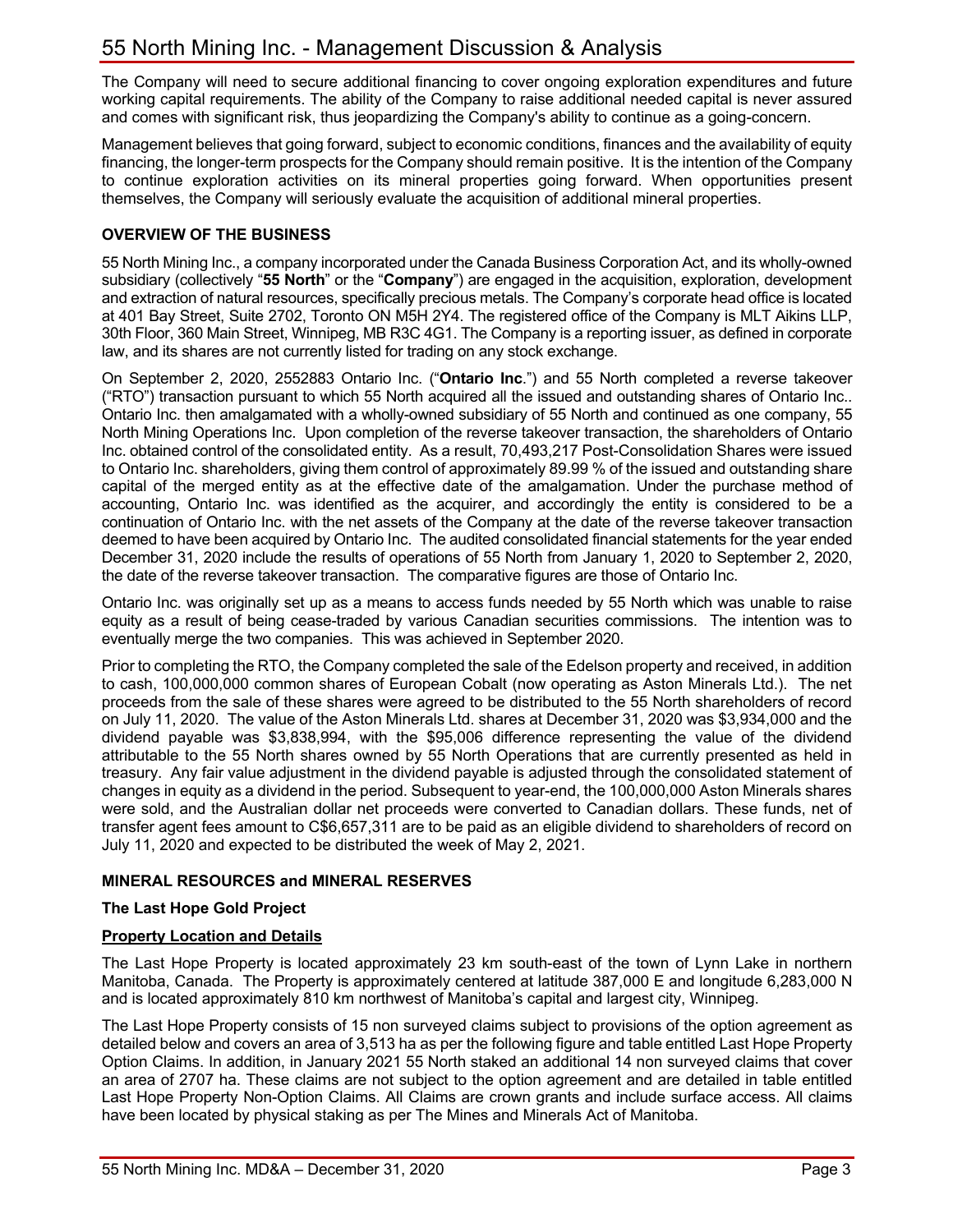| <b>LAST HOPE PROPERTY OPTION CLAIMS</b> |               |                  |                  |                |                |                                       |
|-----------------------------------------|---------------|------------------|------------------|----------------|----------------|---------------------------------------|
| <b>Name</b>                             | <b>Number</b> | <b>Type</b>      | Area (ha)        | <b>Granted</b> | <b>Expires</b> | <b>Annual</b><br>Amount<br><b>Due</b> |
| Last Hope 14                            | <b>P9479E</b> | Claim            | 195              | 28/06/1988     | 27/08/2024     | \$4,875                               |
| Last Hope 1                             | P8881E        | Claim            | 256              | 27/01/1986     | 28/03/2029     | \$6,400                               |
| Last Hope 4                             | W45575        | Claim            | 256              | 19/07/1982     | 17/09/2024     | \$6,400                               |
| Last Hope 2                             | P8880E        | Claim            | 256              | 27/01/1986     | 28/03/2026     | \$6,400                               |
| Last Hope 10                            | P6994E        | Claim            | 256              | 21/12/1987     | 19/02/2025     | \$6,400                               |
| Last Hope 8                             | W45579        | Claim            | 256              | 16/07/1982     | 09/14/2024     | \$6,400                               |
| Last Hope 5                             | W45576        | Claim            | 256              | 16/07/1982     | 14/09/2024     | \$6,400                               |
|                                         | CB9043        | Claim            | 259              | 13/03/1978     | 12/05/2040     | \$6,475                               |
| Last Hope 12                            | <b>P9477E</b> | Claim            | 256              | 28/06/1988     | 27/08/2024     | \$6,400                               |
| Last Hope 11                            | P9478E        | Claim            | 256              | 28/06/1988     | 27/08/2024     | \$6,400                               |
| Last Hope 6                             | W45577        | Claim            | 256              | 16/07/1982     | 14/09/2030     | \$6,400                               |
| Last Hope 9                             | W45580        | Claim            | 112              | 16/07/1982     | 14/09/2024     | \$2,800                               |
| Last Hope 13                            | <b>P9476E</b> | Claim            | $\overline{131}$ | 28/06/1988     | 27/08/2024     | \$3,275                               |
| Last Hope 3                             | P8879E        | Claim            | 256              | 27/01/1986     | 28/03/2026     | \$6,400                               |
| Last Hope 7                             | W45578        | Claim            | 256              | 16/07/1982     | 14/09/2030     | \$6,400                               |
|                                         |               |                  |                  |                |                |                                       |
| <b>Total</b>                            |               | <b>15 Claims</b> | 3,513            |                |                | \$87,825                              |

The Company has an option to earn a 100% interest in the claims comprising the property held by Peter C. Dunlop. The option was signed on September 5, 2017 and amended on November 4, 2019. In order to acquire 100% interest in the Last Hope Property, the Company agreed to the following schedule: It paid Mr. Dunlop \$65,000 and 1.5 million shares upon the Execution Date of the Option Agreement (Sept. 5, 2017) and on the first anniversary of the Execution Date (September 5, 2018). A further \$65,000 was paid on the second (September 5, 2019) and third anniversary (September 5, 2020) of the Execution Date, and \$100,000 will be paid on the fourth anniversary (September 5, 2021). \$3,000,000 must be paid on the fifth anniversary of the Execution Date (September 5, 2022). The Company agreed to incur exploration expenditures of \$250,000 per year in the four years following the Execution Date, to an aggregate of \$1,000,000, with exploration expenditures in any year exceeding \$250,000 to be applied to the following years. The Company is up to date on all option payments, and has satisfied fully the exploration expense requirements, i.e. the full \$1,000,000 has already been spent.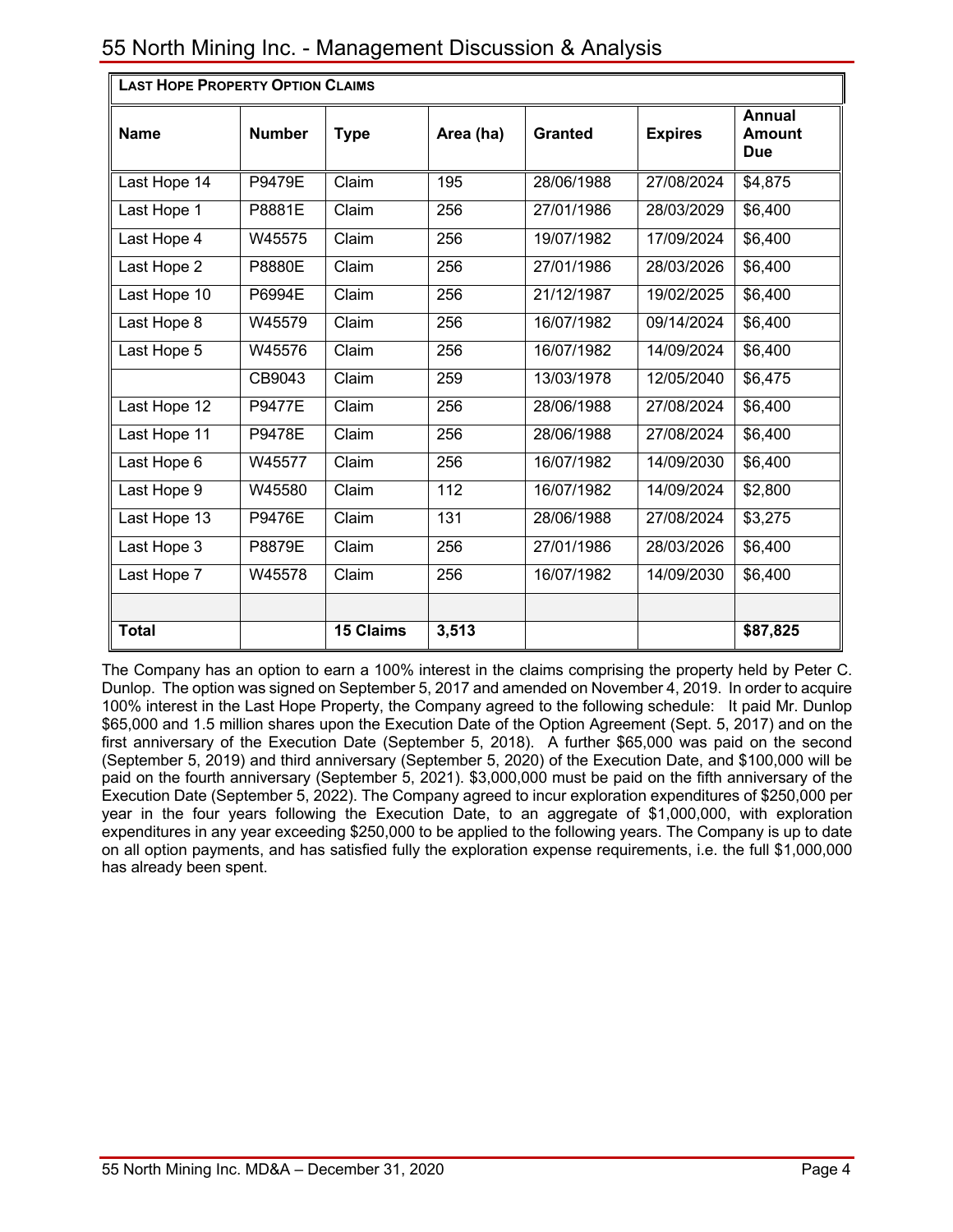# **Last Hope Property Non-Option Claims**

| Name          | <b>Number</b> | <b>Type</b>      | <b>Issue Date</b> | Granted    | <b>Expires</b> | Area (ha) | <b>Annual Amount</b><br>Due (Annual<br>payments<br>commence in<br>2023) |
|---------------|---------------|------------------|-------------------|------------|----------------|-----------|-------------------------------------------------------------------------|
| <b>BRUCE1</b> | MB12840       | Claim            | 2020-11-27        | 2022-11-27 | 2023-01-26     | 256       | \$3,200                                                                 |
| BRUCE2        | MB12841       | Claim            | 2020-11-27        | 2022-11-27 | 2023-01-26     | 110       | \$1,375                                                                 |
| BRUCE3        | MB12842       | Claim            | 2020-11-27        | 2022-11-27 | 2023-01-26     | 107       | \$1,338                                                                 |
| BRUCE4        | MB12843       | Claim            | 2020-11-27        | 2022-11-27 | 2023-01-26     | 252       | \$3,150                                                                 |
| BRUCE5        | MB12844       | Claim            | 2020-11-27        | 2022-11-27 | 2023-01-26     | 248       | \$3,100                                                                 |
| <b>BRUCE6</b> | MB12845       | Claim            | 2020-11-27        | 2022-11-27 | 2023-01-26     | 142       | \$1,775                                                                 |
| BRUCE7        | MB12846       | Claim            | 2020-11-27        | 2022-11-27 | 2023-01-26     | 185       | \$2,313                                                                 |
| BRUCE8        | MB12847       | Claim            | 2020-11-27        | 2022-11-27 | 2023-01-26     | 192       | \$2,400                                                                 |
| BRUCE9        | MB12848       | Claim            | 2020-11-27        | 2022-11-27 | 2023-01-26     | 192       | \$2,400                                                                 |
| BRUCE10       | MB12849       | Claim            | 2020-11-27        | 2022-11-27 | 2023-01-26     | 212       | \$2,650                                                                 |
| BRUCE11       | MB12555       | Claim            | 2020-11-27        | 2022-11-27 | 2023-01-26     | 212       | \$2,650                                                                 |
| BRUCE12       | MB12576       | Claim            | 2020-11-27        | 2022-11-27 | 2023-01-26     | 226       | \$2,825                                                                 |
| BRUCE13       | MB13273       | Claim            | 2020-11-27        | 2022-11-27 | 2023-01-26     | 248       | \$3,100                                                                 |
| BRUCE14       | MB13298       | Claim            | 2020-11-27        | 2022-11-27 | 2023-01-26     | 125       | \$1,563                                                                 |
|               |               |                  |                   |            |                |           |                                                                         |
| <b>Total</b>  |               | <b>14 Claims</b> |                   |            |                | 2707      | \$33,838                                                                |

#### **Property Infrastructure**

The Last Hope Property is located approximately 23 km southeast of the mining town of Lynn Lake and is accessed by an all-weather gravel road, the Burnt Timber Mine road, to the mine site and subsequently an 8 km winter road from the Burnt Timber mine to the Property. Highways 6 and 391 connect Lynn Lake to Winnipeg and the Trans Canada Highway. Lynn Lake is also connected by railway which extends south to the Pas, Manitoba, and from there, to the rest of Canada. Lynn Lake Airport (YYL) has a 5,000 ft. paved runway that can land commercial jet aircraft.

Lynn Lake (population of 800) has a hospital, hotel and general store, and was founded to service Sherritt Gordon's nickel discovery in 1950.

Historically, drilling has been conducted year-round with warm weather drilling assisted by helicopter.

Water is abundant in nearby lakes and rivers. Hydroelectric power is available in the town of Lynn Lake. Manitoba has a long history of mining with world class mining centres in Flin Flon and Thompson Manitoba.

#### **History**

Gold was first discovered at Last Hope in 1937. The following table outlines historical work done on the property: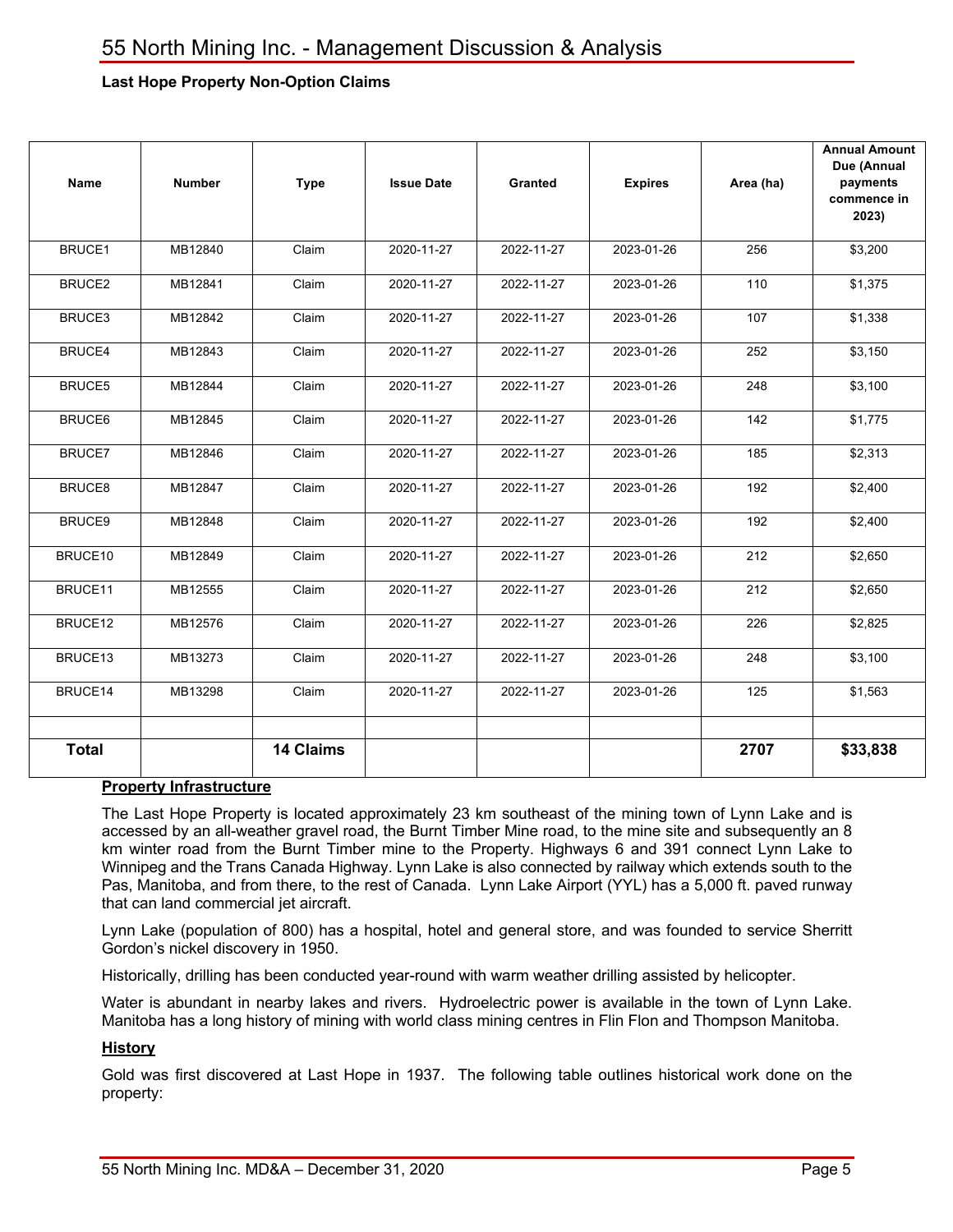| <b>HISTORICAL EXPLORATION ON THE LAST HOPE PROPERTY</b> |                           |                                                                                                                                                                                                                                                                                                                |  |  |  |
|---------------------------------------------------------|---------------------------|----------------------------------------------------------------------------------------------------------------------------------------------------------------------------------------------------------------------------------------------------------------------------------------------------------------|--|--|--|
| Year                                                    | Company                   | <b>Exploration</b>                                                                                                                                                                                                                                                                                             |  |  |  |
| 1937                                                    | R. Madole                 | Last Hope area staked.                                                                                                                                                                                                                                                                                         |  |  |  |
| 1939                                                    | Sheritt Gordon Mines Ltd. | 59 hole drill program totaling 3,129 m.                                                                                                                                                                                                                                                                        |  |  |  |
| 1978                                                    | W.B Dunlop Limited NPL    | Last Hope area re-staked.                                                                                                                                                                                                                                                                                      |  |  |  |
| 1986                                                    | Balcor Resources Corp.    | Calculated a historic mineral resource on the property that predates<br>NI 43-101. Identified two shallow plunging ore shoots within a<br>steep, tabular quartz vein averaging 1.5 m in width.                                                                                                                 |  |  |  |
| 2012                                                    | Carlisle Goldfields       | 27 hole DD program totaling 2012. Based on this, and 204 historic<br>drill holes, a NI 43-101 compliant resource estimate was prepared<br>in September 2017 (at a 2.0 g/t cut-off: Indicated: 201,000 tonnes<br>@ 5.75 g/t for 37,000 troy ozs, Inferred: 1,067,000 tonnes @ 5.29<br>g/t for 182,000 troy ozs. |  |  |  |
| 2017-2020                                               | 2552883 Ontario Inc.      | 68 line km of IP survey                                                                                                                                                                                                                                                                                        |  |  |  |

In August 2020, the shareholders of 55 North and 2552883 Ontario Inc. voted to amalgamate under the name of 55 North, whereby 55 North effectively acquired the Last Hope Gold project.

| Hole-ID      | From (M) | To (M) | Length (M) | Au g/t |  |
|--------------|----------|--------|------------|--------|--|
| 87-DDH-105   | 120.67   | 122.41 | 1.74       | 79.44  |  |
| SG-03        | 25.79    | 27.55  | 1.76       | 55.59  |  |
| 87-DDH-094   | 91.17    | 93.42  | 2.25       | 38.54  |  |
| SG-01        | 26.43    | 29.75  | 3.32       | 26.66  |  |
| <b>SG-26</b> | 49.99    | 53.74  | 3.75       | 23.63  |  |
| 87-DDH-068   | 50.87    | 55.75  | 4.88       | 22.65  |  |
| 87-DDH-140   | 231.19   | 234.3  | 3.11       | 19.49  |  |
| 87-DDH-067   | 24.93    | 26.85  | 1.92       | 17.33  |  |
| <b>SG-27</b> | 24.81    | 27.61  | 2.80       | 15.93  |  |
| 88-DDH-189   | 268.93   | 276.15 | 7.22       | 14.76  |  |

Selected drill results from historic drilling are presented below:

# **Regional Geology**

The Last Hope Property is located within the Churchill Structural Province of the Canadian Shield, lying within the southern portion of the Lynn Lake Greenstone Belt (see figures below). It consists of tholeiitic to calcalkaline mafic volcanic and volcaniclastic rocks with minor rhyolite and dacite (Jones, et. al. 2005).

The Lynn Lake Greenstone Belt, comprised of the North and older South Belts, is part of a larger litho-structural unit which extends in a north-easterly direction from the La Ronge Greenstone Belt in Saskatchewan. The rocks in the South Belt consist of lens-shaped volcanic and sedimentary units which have been interpreted as representing overlapping edifices with flanking aprons of volcaniclastic rocks (Gilbert et al. 1980). This linear feature has been termed the 'Johnson Trend'. The former Burnt Timber open pit deposit (Au) is contained within this trend.

Structurally, the most significant feature in the South Belt is the east-west trending Johnson Shear Zone ("JSZ"), a wide zone of intense brittle-ductile deformation, characterized by faulting, shearing, mylonization and associated silica and carbonate alteration and sporadic gold mineralization. The JSZ is host to at least 26 gold prospects and showings over a 44 km strike length.

The North Belt is a north-facing homocline and consists of rhyolite, overlain by andesite and basalt, sedimentary rocks and an upper basaltic unit. The upper basalts include high alumina and subordinate high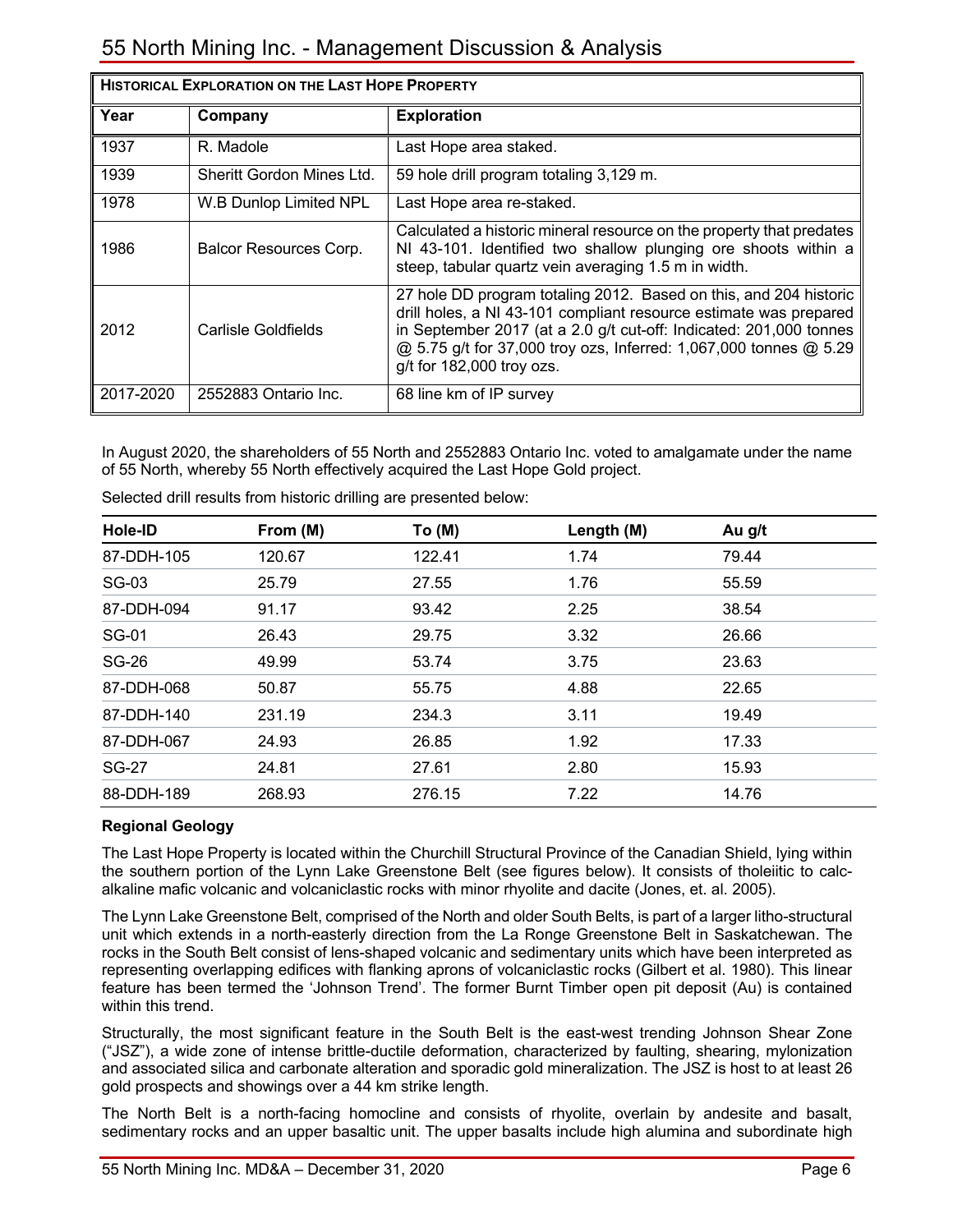magnesia tholeiites. Both the MacLellan deposit (Au, Ag) and the Farley Lake deposit (Au) are located within this belt occurring in a metallotect termed the 'Rainbow Trend'.

# **Property Geology**

The Last Hope Property (see figure below) is underlain by a west-northwest-striking layered succession. From south to north, this succession is comprised of quartz-feldspar porphyry, mafic tuff, quartzite, mudstone, magnetite-bearing quartzite and feldspathic quartzite (see figure below). The deposit consists of two shallow plunging ore shoots within a steep, tabular quartz vein that averages 1.5 m in width.

Two parallel quartz veins cut the quartzite, the South Vein and the Mandole Vein, both hosting gold bearing sulphide mineralization while the North Vein is barren.

#### **Mineralization**

The Last Hope Property (see figure below) is underlain by a west-northwest-striking layered succession. From south to north, this succession is comprised of quartz-feldspar porphyry, local lenses of basalt, mafic tuff, local lenses of quartzite +/- magnetite, mudstone, gabbro and feldspathic quartzite (see figure below). The basalts and other mafic units have been collectively termed amphibolite consistent with their advanced level of metamorphosis. The high degree of alteration and deformation of these lithologic units makes the identification of individual protolith units impossible at the megascopic level. The gold mineralization of the deposit consists of two shallow plunging ore shoots within a steep (-80-degree dip), tabular zones of sulphide mineralization, silicification and quartz veining that locally varies in width from 1.5 to 19 metres. These zones have been traced along strike for over 1 km.

Structurally the mafic units (collectively termed amphibolite) have been moderately to strongly foliated parallel to hanging wall quartz-feldspar porphyry contact.

Two parallel sulphide mineralized zones with +/- quartz veining, +/- silicification and+/- sulphide mineralization cut the amphibolite and are the two major zones on the property. The South Vein and the Madole Vein, both host gold bearing sulphide mineralization. Minor discontinuous zones parallel to the major zones are similar in geometry and gold tenor are also present.

#### **Mineralization**

The Madole Vein outcrops for approximately 225 m and strikes northwest, dips 80 degrees southwest and is hosted by amphibolite facies lithologies.

The outcropped portion of the Madole Vein is 0.3 to 1.2 m wide and can be divided into two units:

- A southern white massive quartz unit; and
- A northern grey aphanitic, siliceous unit with disseminated grains and stringers of pyrite and trace chalcopyrite.

The average sulphide content of the south vein is 5% (local variation up to 15%). The best gold values are found in the highly altered, quartz-pyrite rich footwall of a fault which lies on the periphery of a Quartz-feldsparporphyry intrusive.

The Johnson Shear Zone, host to at least 26 gold prospects over a 44 km strike length, lies approximately 10 km to the north.

The Last Hope Deposit can be classified as a mesothermal lode gold deposit in a Paleoproterozoic setting. Mesothermal lode gold deposits typically occur in metamorphosed, supracrustal rocks, most commonly in tholeiitic basalts and komatiites but also in felsic volcanic rocks. At Last Hope these tholeiitic basalts and komatiites have been strongly altered. Discrete veins occur zones in upper greenschist to lower amphibolite facies metamorphic domains where brittle or brittle-ductile fracturing is dominant. Veins are emplaced in crosscutting or layer-parallel shear zones, extensional zones and more rarely in saddle reefs (Klien and Day, 1994). Gold at Last Hope is associated with sulphide minerals (predominantly disseminated to veinlets of pyrite, pyrrhotite and chalcopyrite), highly silicified zones and fractured quartz veins. Gold-bearing sulphide minerals are controlled by minor fractures, and occur in irregular patches in quartz, in the wall rock adjacent to the vein, or as disseminations or replacements in zones of highly altered and deformed lithologic units. Mineralized zones tend to be tabular formed by persistent or discontinuous regions of sulphide mineralization, silicification and irregular bodies of gold bearing quartz.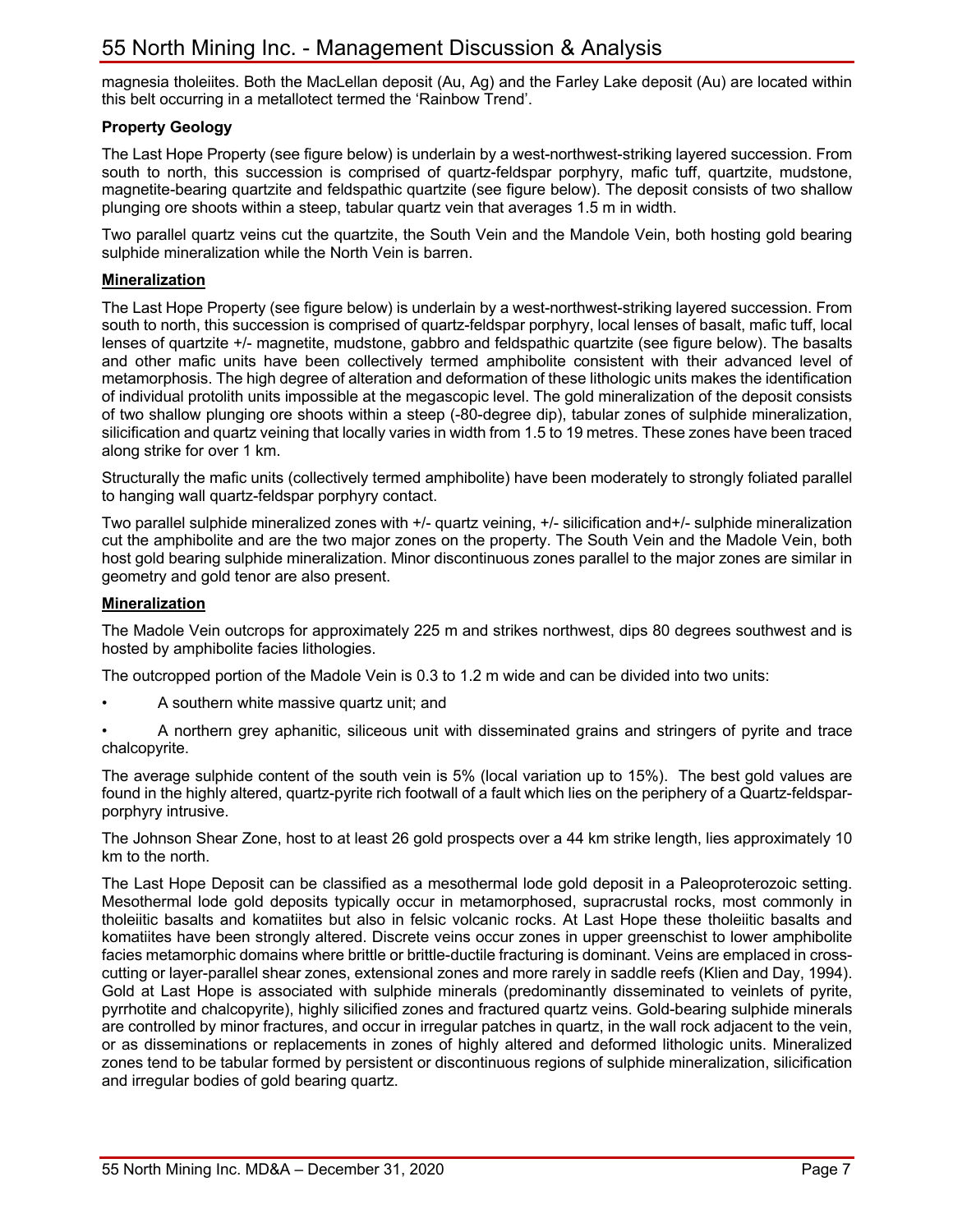# **Mineral Resources and Mineral Reserves**

| MINERAL RESOURCE ESTIMATE FOR LAST HOPE PROPERTY AT 2.0 G/T AU CUT-OFF (1-4) |           |      |         |  |  |  |  |
|------------------------------------------------------------------------------|-----------|------|---------|--|--|--|--|
| <b>Classification</b><br>Au g/t<br>Au oz<br>Tonnes                           |           |      |         |  |  |  |  |
| Indicated                                                                    | 201,000   | 5.75 | 37,000  |  |  |  |  |
| Inferred                                                                     | 1,067,000 | 5.29 | 182,000 |  |  |  |  |

- *(1) Mineral Resources which are not Mineral Reserves do not have demonstrated economic viability. The estimate of Mineral Resources may be materially affected by environmental, permitting, legal, title, taxation, socio-political, marketing, or other relevant issues.*
- *(2) The Inferred Mineral Resource in this estimate has a lower level of confidence that that applied to an Indicated Mineral Resource and must not be converted to a Mineral Reserve. It is reasonably expected that the majority of the Inferred Mineral Resource could be upgraded to an Indicated Mineral Resource with continued exploration.*
- *(3) The Mineral Resources in this report were estimated using the Canadian Institute of Mining, Metallurgy and Petroleum (CIM), CIM Standards on Mineral Resources and Reserves, Definitions and Guidelines prepared by the CIM Standing Committee on Reserve Definitions and adopted by the CIM Council.*
- *(4) The Mineral Resource Estimate is based on 219 drill holes of which 15 holes were drilled in 2012 and 204 holes were historical diamond drill holes. The core from this historical drilling remains intact at the Property and was partially re-assayed in 2012.*

The Indicated Mineral Resource category was justified for blocks interpolated by pass one which was using at least four composites from a minimum of two drill holes within a spacing of 25m on strike, 20m down dip and 10m across dip. Inferred resources were categorized by passes 2 to 4 on all remaining grade populated blocks.

### **Last Hope's Proximity to Alamos Gold's Lynn Lake Gold Project**

Last Hope is located approximately 20 km directly south of Lynn Lake's proposed plant location, well within economic trucking distance, and could present an opportunity to blend in Last Hope's higher grade material to enhance project economics (Last Hope M&I grade = 6.75 g/t versus Lynn Lake's P&P grade of 1.83 g/t). Alamos Gold Lynn Lake Project's 2018 Feasibility Study stipulated a Proven and Probable reserve estimate which was since updated to 31.9Mt @ 1.83 g/t for 1.88M ozs, and proposed a 7,000 tpd conventional open pit CIP mining/milling operation. Alamos Gold's Lynn Lake Gold Project is currently in the permitting stage with ongoing exploration on the property.

#### **Exploration Upside**

#### **Existing Resource Drill Targets**

The Company plans to expand the high grade portions of the current resource by drilling the down-plunge extensions of high-grade shoots. Also, the Company plans to conduct infill drilling to upgrade and expand the existing resources.

#### **Parallel Structure Drill Targets**

In the summer of 2020, the previous owner, 2552883 Ontario Inc., completed a 68 line-kilometre Induced Polarization survey which identified 2 potential parallel structures to the east of the current resource estimate, similar to that hosting the current resource. These two parallel structures, each with a strike length of 3.4 km, were indicated by strong geophysical Induced Polarization anomalies coinciding with soil geochemical highs as indicated in the figure below. The Company plans to drill each of these two parallel potentially mineralized structures - this represents an opportunity to ultimately significantly increase the current resource estimate.

#### **MINING OPERATIONS**

The Corporation has no mining operations.

#### **OVERALL PERFORMANCE**

#### **RESULTS OF OPERATIONS FOR THE YEAR ENDED DECEMBER 31, 2020**

#### **Analysis of the year ended December 31, 2020 compared to the year ended December 31, 2019**

As the Company is in the exploration phase and its property is in the early stage of exploration and not in production. Therefore, mineral exploration expenditures are not capitalized and losses are incurred as a result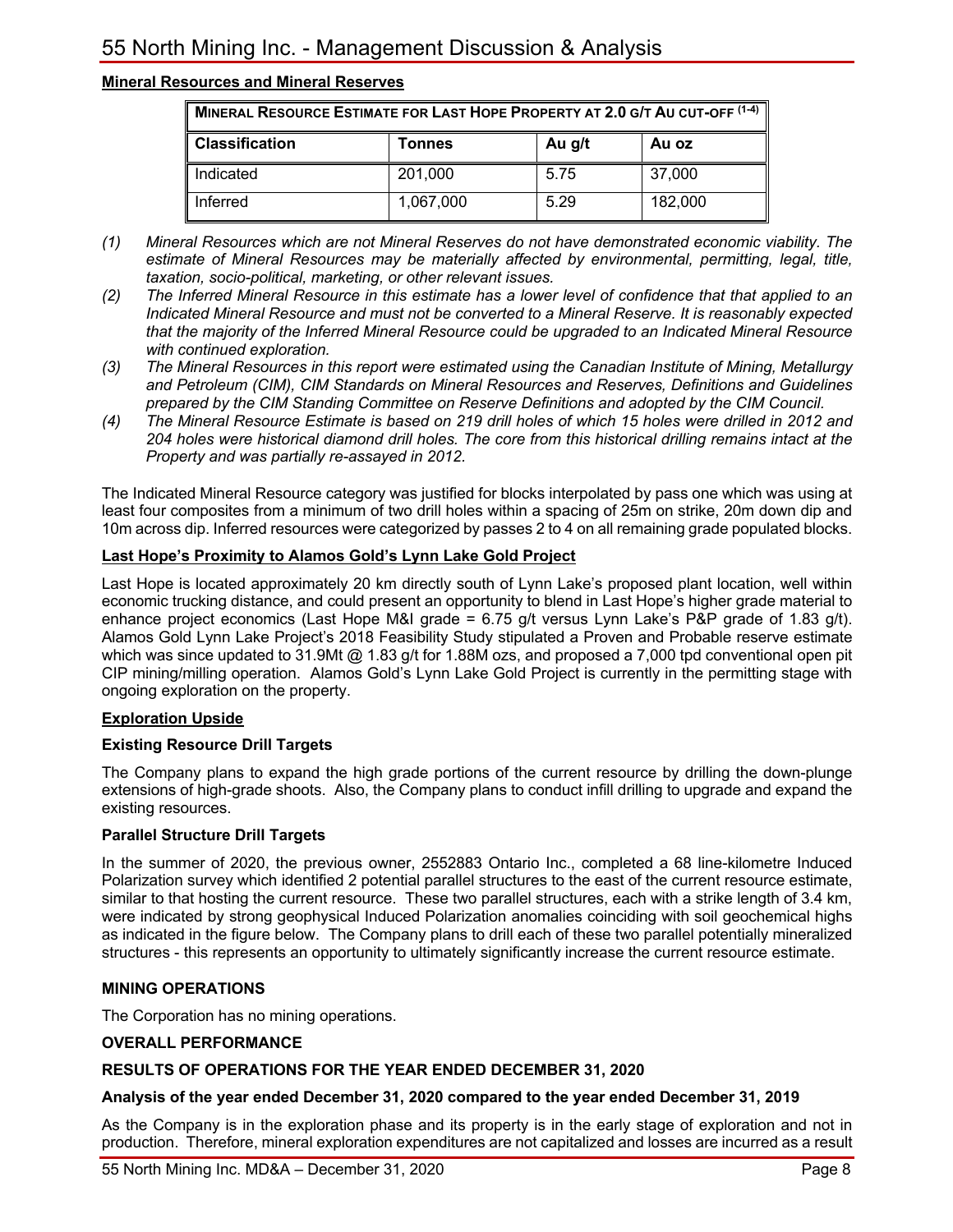of exploration expenditures and administrative expenses relating to the operation of the Company's business. Consequently, the Company's net income is not a meaningful indicator of its performance of potential. The key performance driver for the Company is the acquisition, exploration, and development of prospective mineral properties. By acquiring and exploring projects of superior technical merit, the Company increases the probability of finding and developing economic mineral deposits.

At this time the Company is not anticipating profit from operations in the near future. Until such time as the Company is able to realize profits from the production and marketing of commodities from its properties, the Company will report a deficit and will rely on its ability to obtain equity or debt financing to fund ongoing operations. Additional financing is required for new exploration and promotional initiatives. Due to the nature of the junior mineral exploration industry, the Company will have a continuous need to secure additional funds through the issuance of equity or debt in order to support its corporate and exploration activities, as well as its obligations relating to its properties.

The Company did not undertake any significant exploration activities during 2019 or the first nine months of 2020. For the past three and a half years, Management has focused on administrative and organizational "clean up". With the raising capital in September 2020 and the fourth quarter of 2020, the Company, being well equipped to begin exploration activities, started a drill program at its Last Hope property.

A summary of the general administrative activity for the years ended December 31, 2020 and 2019 is as follows:

|                                          | 2020        | 2019         |
|------------------------------------------|-------------|--------------|
| <b>Expenses:</b>                         |             |              |
| Project expenditures                     | \$1,093,064 | 50,116<br>S. |
| Listing costs                            | 835,505     |              |
| Management and consulting                | 418,860     | 100,000      |
| Promotion and shareholder communications | 254,683     |              |
| Professional fees                        | 104,279     | 6,703        |
| General and administration               | 103,993     | 102,046      |
| Mining claim commitments                 | 65,000      | 65,000       |
| Total general administrative expenses    | \$2,875,384 | \$323,865    |

For the year ended December 31, 2020, the Company reported losses of \$2,508,014 compared to a loss of \$353,220 for the year ended December 31, 2019.

During 2020, Management has worked to secure financing, complete its RTO and get the Company's shares listed on the Canadian Securities Exchange. Management is well along this path and expects to be publiclylisted shortly. These efforts are reflected in the increase in costs (see chart above) for the year ended December 31, 2020 compared to the year ended December 31, 2019. The results for the year ended December 31, 2020 include \$835,505 in Listing Costs, reflective of the accounting cost of the RTO.

#### **SUMMARY OF QUARTERLY RESULTS**

The following are the results for the below noted quarters:

|                                 | Q4 2020   | Q3 2020   | Q2 2020 | Q1 2020 |
|---------------------------------|-----------|-----------|---------|---------|
|                                 |           |           |         |         |
| General administrative expenses | 64,333    | 13,891    | 1,587   | 24,182  |
| Acquisition costs               | 65,000    |           |         |         |
| Project expenditures            | 1,015,561 | 5,000     | 15,940  | 56,563  |
| Net loss                        | 1,026,832 | 1,228,402 | 84,708  | 168,072 |
| Loss per share                  | 0.03      | 0.00      | 0.00    | 0.00    |
|                                 |           |           |         |         |
|                                 | Q4 2019   | Q3 2019   | Q2 2019 | Q1 2019 |
|                                 |           |           |         |         |
| General administrative expenses | 86,492    | 15,346    | 57      | 151     |
| Acquisition costs               |           | 65,000    |         |         |
| Project expenditures            | 50.116    | ---       |         |         |
| Net loss                        | 164,441   | 178,796   | 5,040   | 4,943   |
| Loss per share                  | 0.00      | 0.03      | 0.00    | 0.00    |

55 North Mining Inc. MD&A – December 31, 2020 Page 9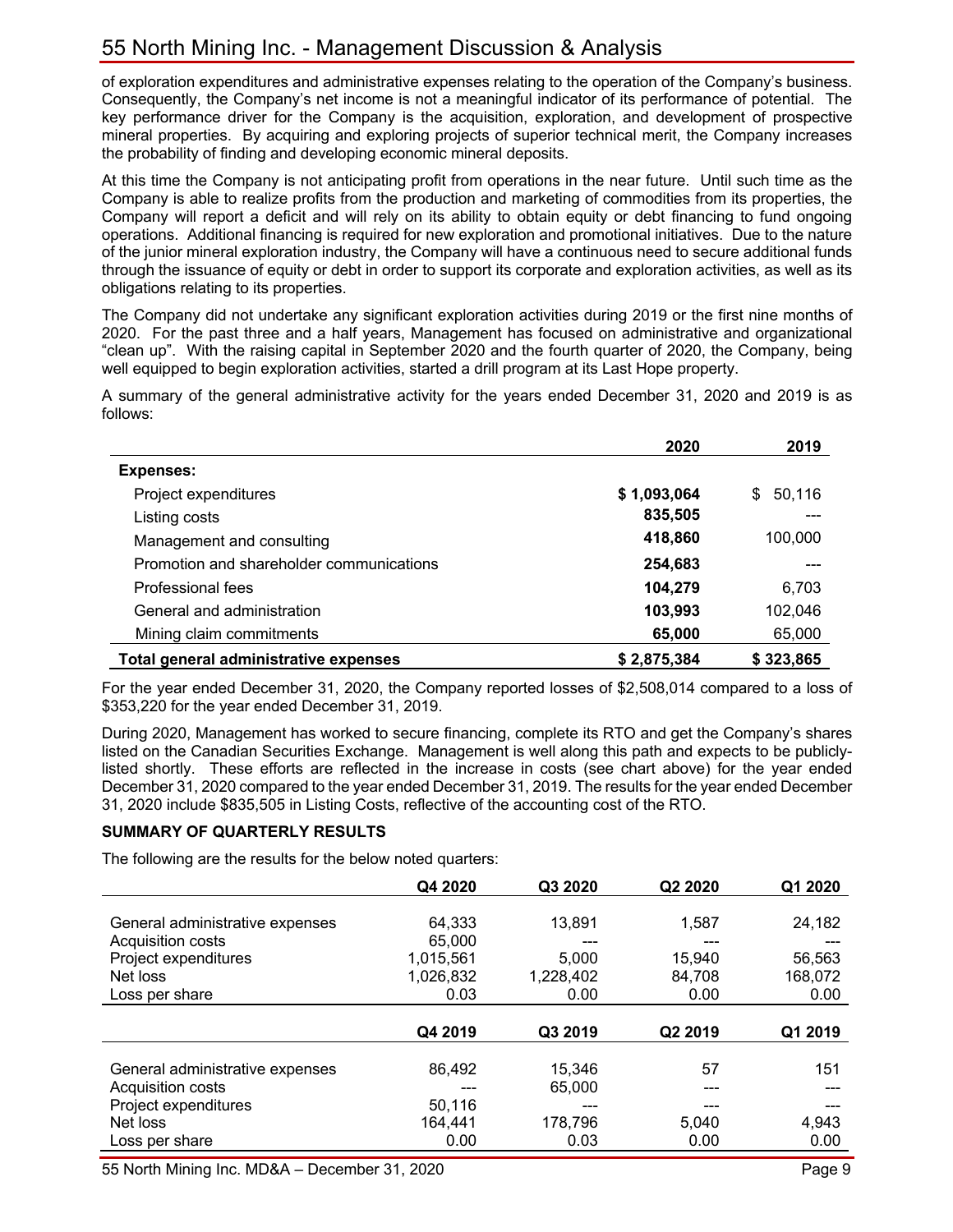The pace of development of its properties will determine how quickly the Company expends its working capital and how long it will take before the Company requires additional working capital. The ability of the Company to access new working capital through additional financings could be adversely affected by many factors including a downturn in mineral prices, a general economic downturn, poor results from exploration programs on its properties and a variety of other factors.

### **FINANCING ACTIVITIES AND CAPITAL RESOURCES**

The Company is in the exploration stage and therefore has no regular cash inflows. As at December 31, 2020, the Company had a cash balance of \$479,699 a working capital of \$2,102,161 (December 31, 2019 – a cash balance of \$478,139 and working capital of \$336,198).

On September 21, 2020, the Company closed a private placement for gross proceeds of \$1,403,416, issuing 6,672,080 flow through units at \$0.20 per unit for gross proceeds of \$1,334,416 and 460,000 non-flow through units at \$0.15 per unit for gross proceeds of \$69,000.

On October 15, 2020, the Company announced that it closed the second tranche of a non-brokered private placement for gross proceeds of \$836,000, made up of \$824,000 in flow through financing and \$12,000 in nonflow through financing.

On November 9, 2020 the Company announced that it closed the third tranche of a non-brokered private placement for gross proceeds of \$1,386,920, consisting of \$1,371,920 in non-flow-through financing and \$15,000 in flow-through financing.

On November 27, 2020 the Company announced that it closed an additional tranche of a non-brokered private placement for gross proceeds of \$599,777 consisting of \$504,777 in non-flow-through financing and \$95,000 in flow-through financing.

On December 4, 2020 the Company announced that it closed an additional tranche of a non-brokered private placement for gross proceeds of \$200,000 in non-flow-through financing.

In April 2021, the Company closed an additional tranche of a non-brokered private placement for gross proceeds of \$310,000 in flow-through financing. The financing consisted of 1,550,000 units priced at \$0.20. Each unit is comprised of one common share and one common share purchase warrant entitling the holder to acquire one additional common share of the Company at a price of \$0.30 per share for 48 months from the date of closing. As compensation for this financing, a total of \$21,000 was paid in cash and 105,000 finders warrants were issued, with each warrant exercisable to purchase common share at a price of \$0.30 for a period of 48 months from closing.

#### **FINANCIAL INSTRUMENTS**

The Corporation's financial instruments consist of cash, receivables, loan receivable, accounts payable and accrued liabilities and loan payable.

(a) Risk management and hedging activities

In the normal course of operations the Company is exposed to various financial risks. Management's close involvement in the operations allows for the identification of risks and variances from expectations. The company does not meaningfully participate in the use of financial instruments to control these risks. The company has no designated hedging transactions. The financial risks and management's risk management objectives and policies are as follows:

(i) Currency risk

The company holds investments that are held in Australian dollars. The value of the Aston Minerals Ltd. shares at December 31, 2020 was \$3,934,000 and the dividend payable was \$3,838,994, with the \$95,006 difference representing the value of the dividend attributable to the 55 North shares owned by 55 North Operations that are currently presented as held in treasury.

The Australian dollar equivalent of investments held at December 31, 2020 was \$3,851,200.

(ii) Price risk

The company is exposed to price risk with respect to commodity prices. As the company is not a producing entity, this risk does not currently affect earnings, however, the risk could affect the completion of future equity transactions. The company monitors commodity prices of precious metals and the stock market to determine the timing, nature and extent of equity transactions.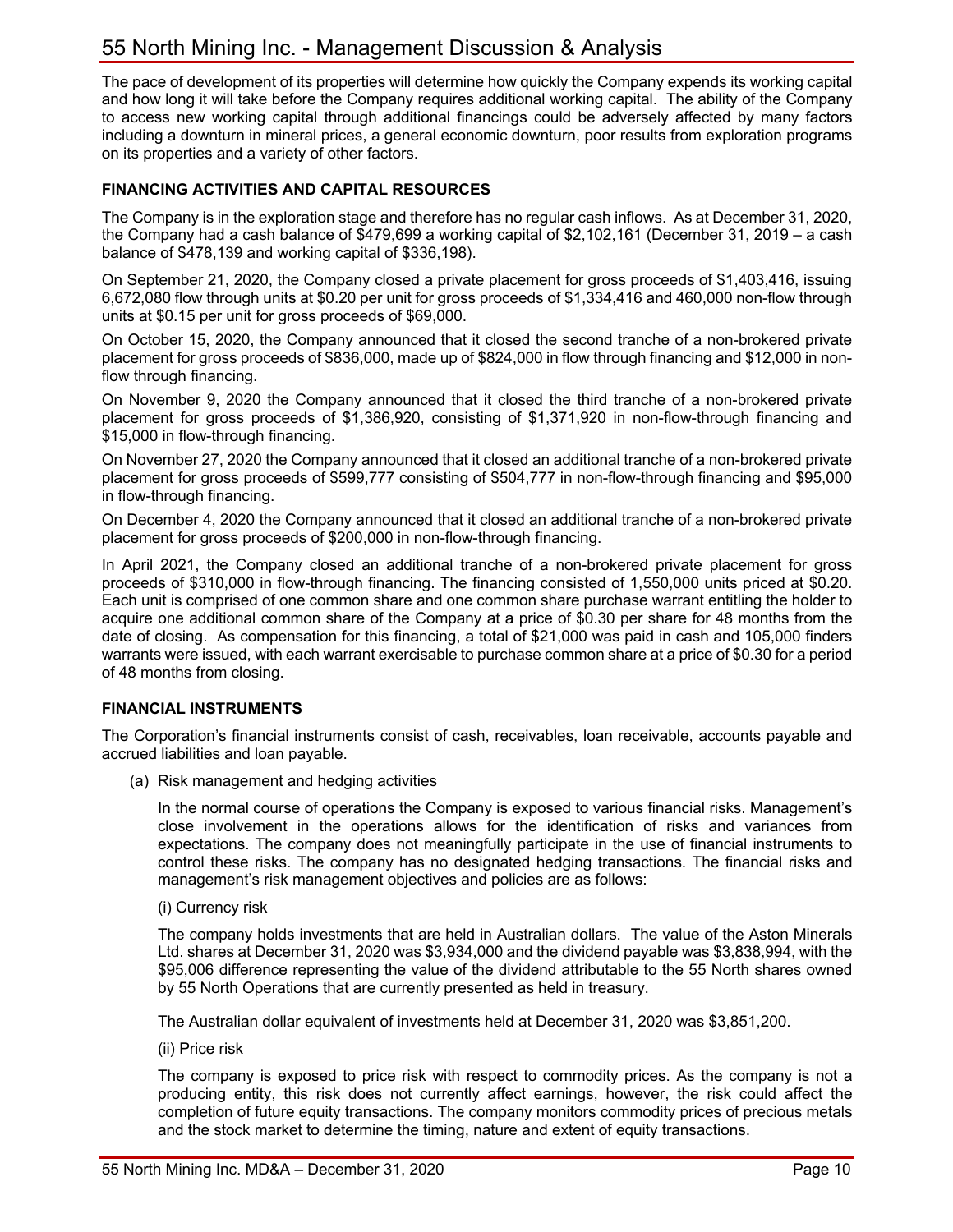#### (iii) Credit risk

Credit risk refers to the risk that a counterparty will default on its contractual obligations resulting in a financial loss to the entity. The company is exposed to credit risk on cash, trade receivables and other receivables. Cash is held with an established Canadian financial institution and the company's other receivables are from Canadian government entities, from which management believes the risk of loss to be remote. The company does not have any derivatives or similar instruments that mitigate the maximum exposure to credit risk.

(iv) Liquidity risk

Liquidity risk is the risk that arises when the maturity of assets and liabilities does not match. Management monitors the company's liquidity by assessing forecast and actual cash flows and by maintaining adequate cash on hand. It is management's opinion that it is unlikely that the Company will encounter difficulty in raising funds to meet commitments associated with financial instruments. As at December 31, 2020, the Company had working capital in the amount of \$2,102,061.

- (v) Interest rate risk
- (b) Interest rate risk is the risk that changes in market interest rates may have an effect on the cash flows associated with some financial instruments, known as interest rate cash flow risk, or on the fair value of other financial instruments, known as interest rate price risk. The Company is exposed to interest rate risk price risk with its GIC and Canadian Emergency Business Loan held at fixed rates. Fair values, carrying amounts and changes in fair value

The fair values of the Company's financial assets and liabilities consisting of cash, receivables, loan receivable, accounts payable and accrued liabilities and dividends payable approximate their recorded values as at December 31, 2020 and December 31, 2019 due to their short-term nature. The fair value of the Canadian Emergency Business Account is impacted by changes in market interest rates which can result in differences between the carrying value of the instruments. The fair value of the Canadian Emergency Business Account has been estimated based on a loan with an interest rate of 5% with a term of 2 years. The estimated fair value at December 31, 2020 is \$27,211 (2019 - \$nil).

The Company's financial assets are classified as level 1 except for its GIC investment which is classified as level 2 (2019 - level 1 except for investments which is classified as level 2). The Company's financial liabilities are classified as level 2 (2019 – level 2).

Fair value is an estimate of the amount at which items might be exchanged in an arm's length transaction between knowledgeable willing parties who are under no compulsion to act. Fair value should not be interpreted as an amount that could be realized in immediate settlement of the instruments. The estimate of fair value at the end of the periods may not represent fair values at any other date. The determination of fair value is also affected by the use of judgment and by uncertainty.

(c) Collateral

The carrying value of financial assets the Company has pledged as collateral as at December 31, 2020 and December 31, 2019 is \$Nil.

#### **RISK FACTORS**

The business of the Company is subject to a number of risks and uncertainties that may impact the business of the Company. A summary of the risk factors that may affect the Company is set forth below.

#### **COMPETITION FOR MINERAL DEPOSITS**

The mineral exploration and mining industry is competitive in all phases of exploration, development and production. The Company competes with a number of other entities and individuals in the exploration of search for and the acquisition of attractive mineral properties. As a result of this competition, much of which is with entities with greater financial resources than the Company, the Company may not be able to obtain funding for its exploration projects, obtain and maintain the necessary resources to carry out such exploration or acquire attractive properties in the future on terms it considers acceptable. The Company competes with other resource companies, many of whom have greater financial resources and/or more advanced properties that are better able to attract equity investment and other capital.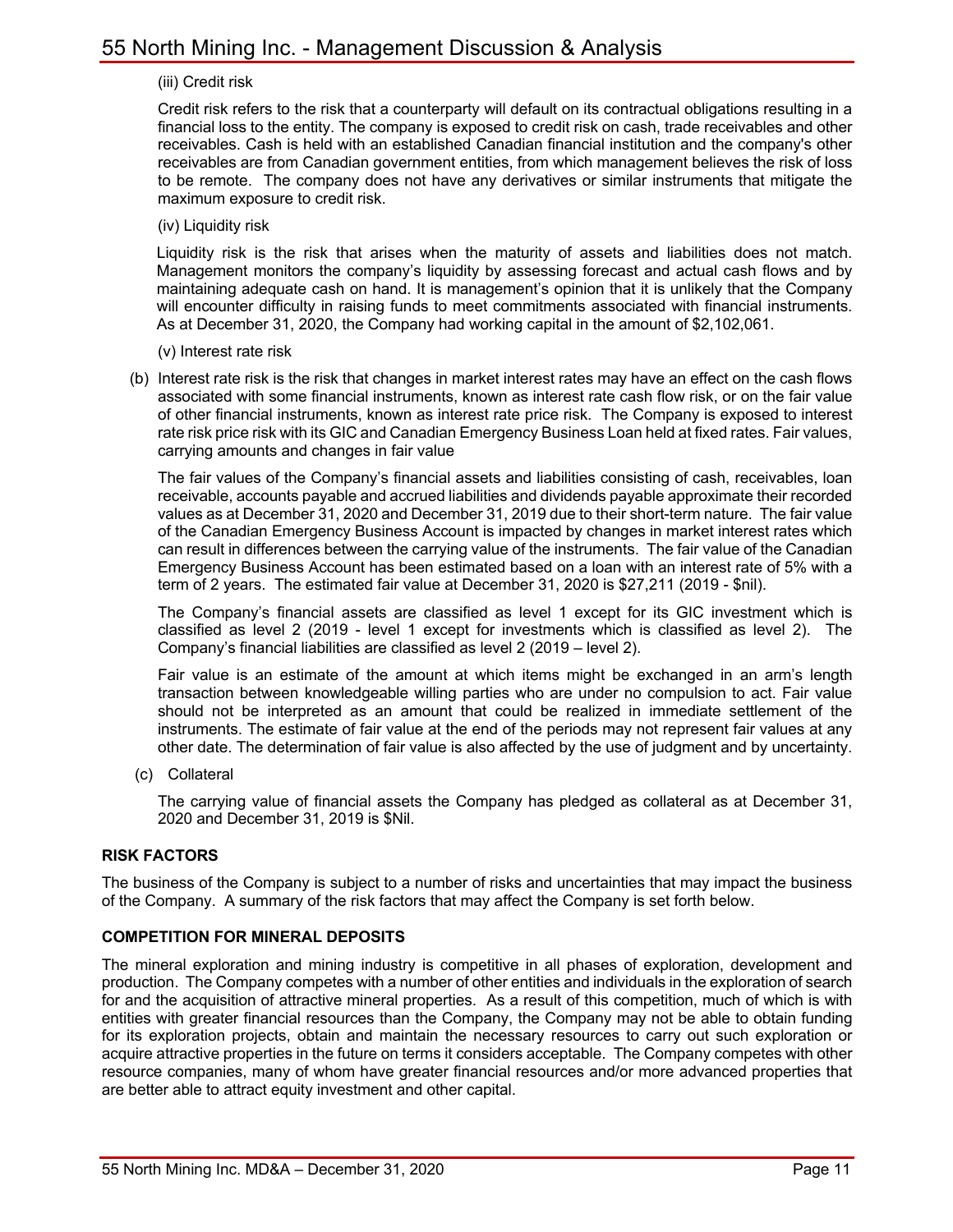# **RESOURCE EXPLORATION AND DEVELOPMENT INVOLVES A HIGH DEGREE OF RISK**

Resource exploration and development is a speculative business and involves a high degree of risk. There is no known body of commercial ore on any of the properties of the Company. There is no certainty that any expenditure made by the Company in the exploration of any of its properties or otherwise will result in discoveries of commercial quantities of minerals. The marketability of natural resources which may be acquired or discovered by the Company will be affected by numerous factors beyond the control of the Company.

#### **LAG TIME BETWEEN DISCOVERY AND PRODUCTION OF MINERAL RESOURCES**

The Company is unable to predict the amount of time which may elapse between the date when any new mineral resource may be discovered and the date when production, if any, will commence from any such discovery.

#### **INFRASTRUCTURE REQUIREMENTS**

Exploration and development of mineral properties depend, to one degree or another, on adequate infrastructure. Reliable roads, bridges, power sources and water supply are important determinants which affect capital and operating costs. Unusual or infrequent weather phenomena, terrorism, sabotage, government or other interference in the maintenance or provision of such infrastructure could adversely affect the Company's operations, financial conditions and results of operations.

#### **TITLE TO THE COMPANY'S PROPERTIES OR INTEREST MAY BE DISPUTED**

Title to and the area of resource concessions may be disputed. There is no guarantee of title to any of the Company's properties. The properties may be subject to prior unregistered agreements or transfers and title may be affected by undetected defects.

#### **SURFACE ACCESS RIGHTS**

The Company does not have surface access rights to all of its mineral properties and will be required to obtain all necessary permits prior to carrying out any exploration activities on certain of its properties. According, the Company may be unable to access certain of its properties and related mineral exploration claims to carry out its proposed exploration activities.

#### **ABORIGINAL LAND CLAIMS AND ABORIGINAL RIGHTS**

The mineral properties of the Company may in the future be the subject of aboriginal peoples' land claims or aboriginal rights claims. The legal basis of an aboriginal land claim and aboriginal rights is a matter of considerable legal complexity and the impact of the assertion of such a claim, or the possible effect of a settlement of such claim upon the Company cannot be predicted with any degree of certainty at this time.

#### **ADDITIONAL FUNDS FOR FUTURE EXPLORATION AND DEVELOPMENT, DILUTION**

As a mineral exploration company, the Company does not generate cash flow from its activities and it must rely primarily on issuances of its securities or the borrowing of funds to finance its operations. The exploration and development of its properties will require substantial funds beyond those it has and there is no assurance that such additional funds will be available to the Company on commercially reasonable terms or in sufficient amounts to allow the Company to continue to pursue its objectives. The inability of the Company to raise further funds whether through additional equity issuances or by other means, could result in delays or the indefinite postponement of planned exploration and/or development activities or, in certain circumstances, the loss of some or all of its property interests or cessation of all mineral exploration and/or development activities.

#### **RISKS ASSOCIATED WITH THE COMPANY'S ACTIVITIES MAY NOT BE INSURABLE**

The Company's business is subject to a number of risks and hazards and no assurance can be given that insurance will cover the risks to which the Company's activities will be subject or will be available at all or at commercially reasonable premiums.

#### **THE COMPANY HAS NO HISTORY OF OPERATIONS, EARNINGS OR DIVIDENDS**

The Company was incorporated on December 5, 2008 and has no history of earnings or of a return on investment, and there is no assurance that it will generate earnings, operate profitably or provide a return on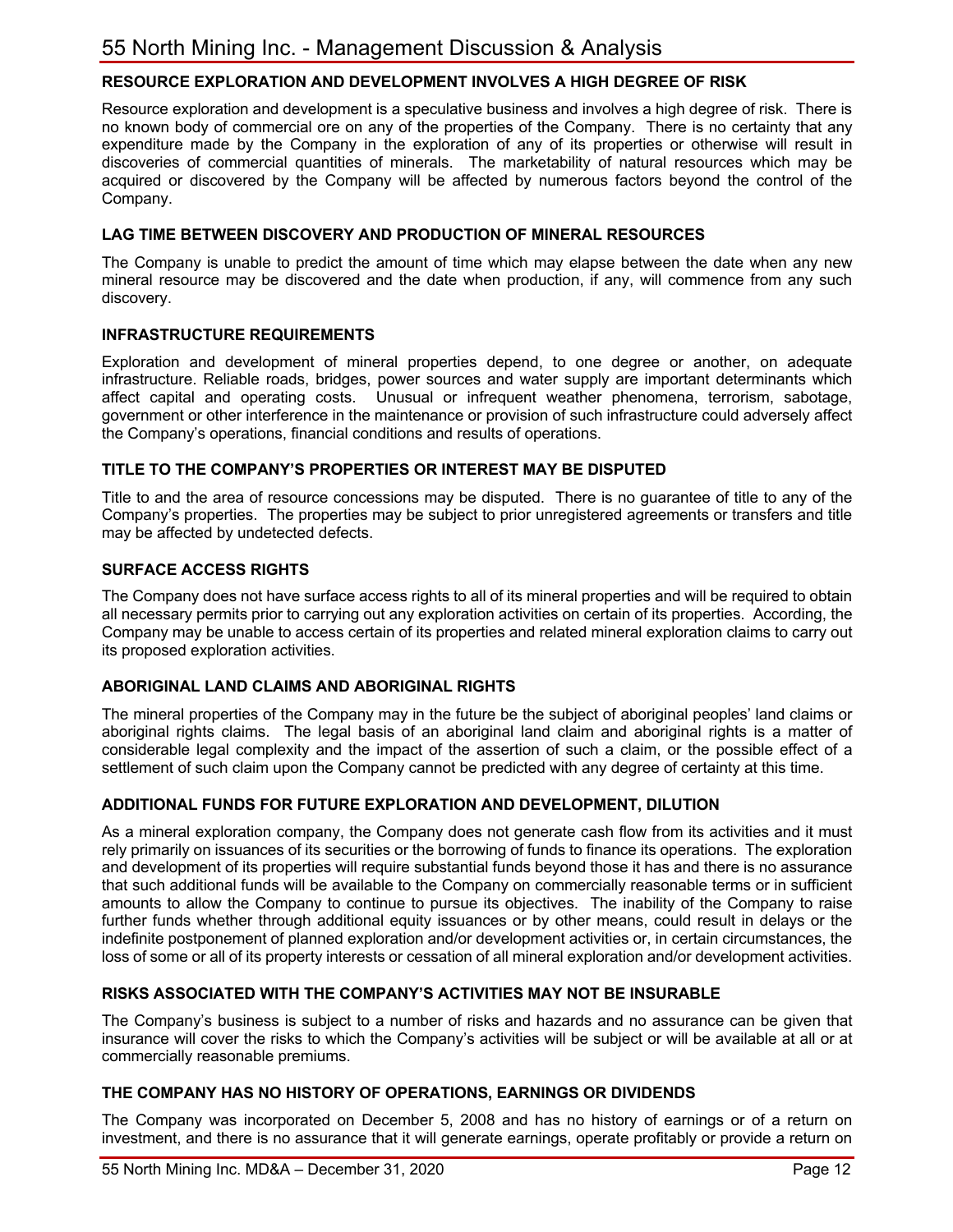investment in the future. Other than dividends, noted above, to be paid to shareholders of record prior to the RTO, the Company has no plans to pay dividends.

#### **STATUTORY AND REGULATORY COMPLIANCE IS COMPLEX AND MAY RESULT IN DELAY OR CURTAILMENT OF THE COMPANY'S OPERATIONS**

The current and future operations of the Company and any parties which may carry out exploration, development and mining activities on properties in which the Company holds an interest will be governed by laws and regulations governing mineral concession acquisition, prospecting, development, mining, production, exports, taxes, labour standards, occupational health, waste disposal, toxic substances, land use, environmental protection, mine safety and other matters. Companies engaged in exploration activities often experience increased costs and delays in production and other schedules as a result of the need to comply with applicable laws, regulations and permits. The Company will apply for all necessary permits for the exploration work it intends to conduct, however such permits are, as a practical matter, subject to the discretion of government authorities and there can be no assurance that the Company will be successful in obtaining or maintaining such permits.

### **THE COMPANY DEPENDS ON KEY MANAGEMENT AND EMPLOYEES**

Recruiting and retaining qualified personnel is critical to the Company's success. The number of persons skilled in acquisition, exploration and development of mining properties is limited and competition for such persons is intense. As the Company's business activity grows, the Company will require additional key financial, administrative and mining personnel as well as additional operations staff. There can be no assurance that the Company will be successful in attracting, training and retaining qualified personnel.

### **SHORTAGE OF SUPPLIES**

The Company may be adversely affected by shortages of critical supplies or equipment required to operate the business of the Company. Any shortage of critical supplies or equipment will affect the timeliness of the development of the Company and its business.

### **ESTIMATES OF MINERAL RESOURCES**

There are numerous uncertainties inherent in estimating ore reserves and mineral resources. The accuracy of any reserve or resource estimate is a function of the quantity and quality of available data and of the assumptions made and judgments used in engineering and geological interpretation. Fluctuations in precious or base metal prices, results of drilling or metallurgical testing, subsequent to the date of any estimate may require revision of such estimate. In addition, there can be no assurance that precious or base metal recoveries in small scale laboratory tests will be duplicated in larger scale tests under on-site conditions or during production.

#### **ENVIRONMENTAL FACTORS**

All phases of the Company's operations are subject to environmental regulation in the jurisdictions in which it operates. Environmental legislation is evolving in a manner which will require stricter standards and enforcement, increased fines and penalties for non-compliance, more stringent environmental assessments of proposed projects and a heightened degree of responsibility for companies and their officers, directors and employees. There is no assurance that future changes in environmental regulation, if any, will not adversely affect the Company's operations. The Company's operations are subject to environmental regulations promulgated by various government agencies from time to time. Violation of existing or future environmental rules may result in various fines and penalties.

#### **CONFLICT OF INTEREST**

Certain directors and officers of the Company were also directors, officers or shareholders of other companies that are similarly engaged in the business of acquiring, developing, and exploiting natural resource properties. Such associations may give rise to conflicts of interest from time to time. The directors of the Company are required by law to act honestly and in good faith with a view to the best interests of the Company and to disclose any interest which they may have in any project or opportunity of the Company.

#### **OFF BALANCE SHEET ARRANGEMENTS**

There are no off-balance sheet arrangements to which the Company is committed.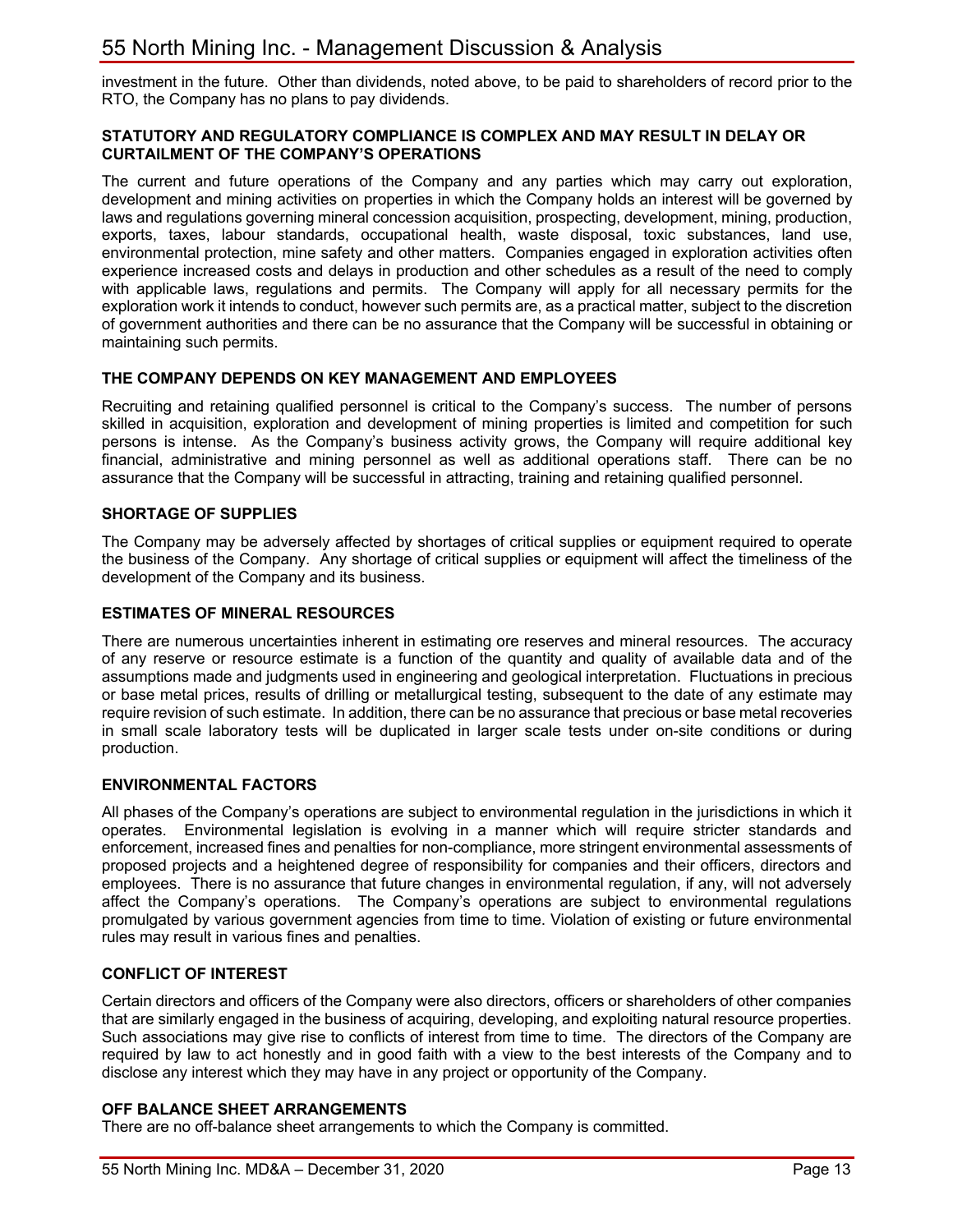# **RELATED PARTY TRANSACTIONS**

Included in accounts payable and accrued liabilities is amounts owed to the Company's Chairman and CEO of \$5,000 at December 31, 2020 (December 31, 2019 – loan payable of \$220,000). This liability is non-interest bearing, unsecured and repayable on demand.

During the year ended December 31, 2020, the Company's CEO was paid \$20,000 (2019 - \$nil) in compensation. During the year ended December 31, 2020, the Company's CFO was paid \$55,000 (2019 - \$25,000) in compensation.

During the year ended December 31, 2020, two of the Company's directors received compensation for services totaling \$115,000 (2019 - \$nil). Included in accounts payable and accrued liabilities is \$nil (2019 - \$2,130) owed to directors of the Company for expenses paid on behalf of the Company.

The loan receivable as at December 31, 2019 of \$428,233 was due from a company under common management, and was non-interest bearing, unsecured, and repayable on demand.

#### **FUTURE CHANGES in ACCOUNTING POLICIES**

#### **New accounting pronouncements**

In January 2020, the IASB issued amendments to IAS 1 - Presentation of Financial Statements to specify the requirements for classifying liabilities as current or non-current. The amendments clarify that the classification of liabilities as current or non-current is based on rights that are in existence at the end of the reporting period, specify that classification is unaffected by expectations about whether an entity will exercise its right to defer settlement of a liability, explain that rights are in existence if covenants are complied with at the end of the reporting period, and introduce a definition of 'settlement' to make clear that settlement refers to the transfer to the counterparty of cash, equity instruments, other assets or services. The amendments are applied retrospectively for annual periods beginning on or after January 1, 2023, with early application permitted. The Company does not expect a material impact to its consolidated financial statements from the adoption of these amendments.

In May 2020, the IASB issued amendments to IAS 37 to specify which costs an entity needs to include when assessing whether a contract is onerous or loss-making. The amendments specify which costs an entity includes in determining the cost of fulfilling a contract for the purpose of assessing whether the contract is onerous. The amendments are effective for annual reporting periods beginning on or after January 1, 2022. The Company does not expect a material impact to its consolidated financial statements from the adoption of this amendments

In May 2020, the IASB issued an amendment to IFRS 9 as part of its annual improvements to IFRS standards process. The amendment clarifies the fees a company includes when assessing whether the terms of a new or modified financial liability are substantially different from the terms of the original financial liability. The amendment is effective for annual reporting periods beginning on or after January 1, 2022, with earlier adoption permitted. The Company does not expect a material impact to its consolidated financial statements from the adoption of this amendment.

#### **ADDITIONAL DISCLOSURE FOR VENTURE ISSUERS WITHOUT SIGNIFICANT REVENUE**

As the Company has had no significant revenue from operations since inception (December 5, 2008), the following is a breakdown of the material costs incurred by the Company:

|                                                                                         | <b>Year Ended</b><br>December 31,<br>2020 | <b>Year Ended</b><br>December 31,<br>2019 |
|-----------------------------------------------------------------------------------------|-------------------------------------------|-------------------------------------------|
| Project expenditures<br>Mining claim commitments<br>General and administrative expenses | \$1,093,064<br>65.000<br>103,993          | 50.116<br>\$.<br>65,000<br>102.046        |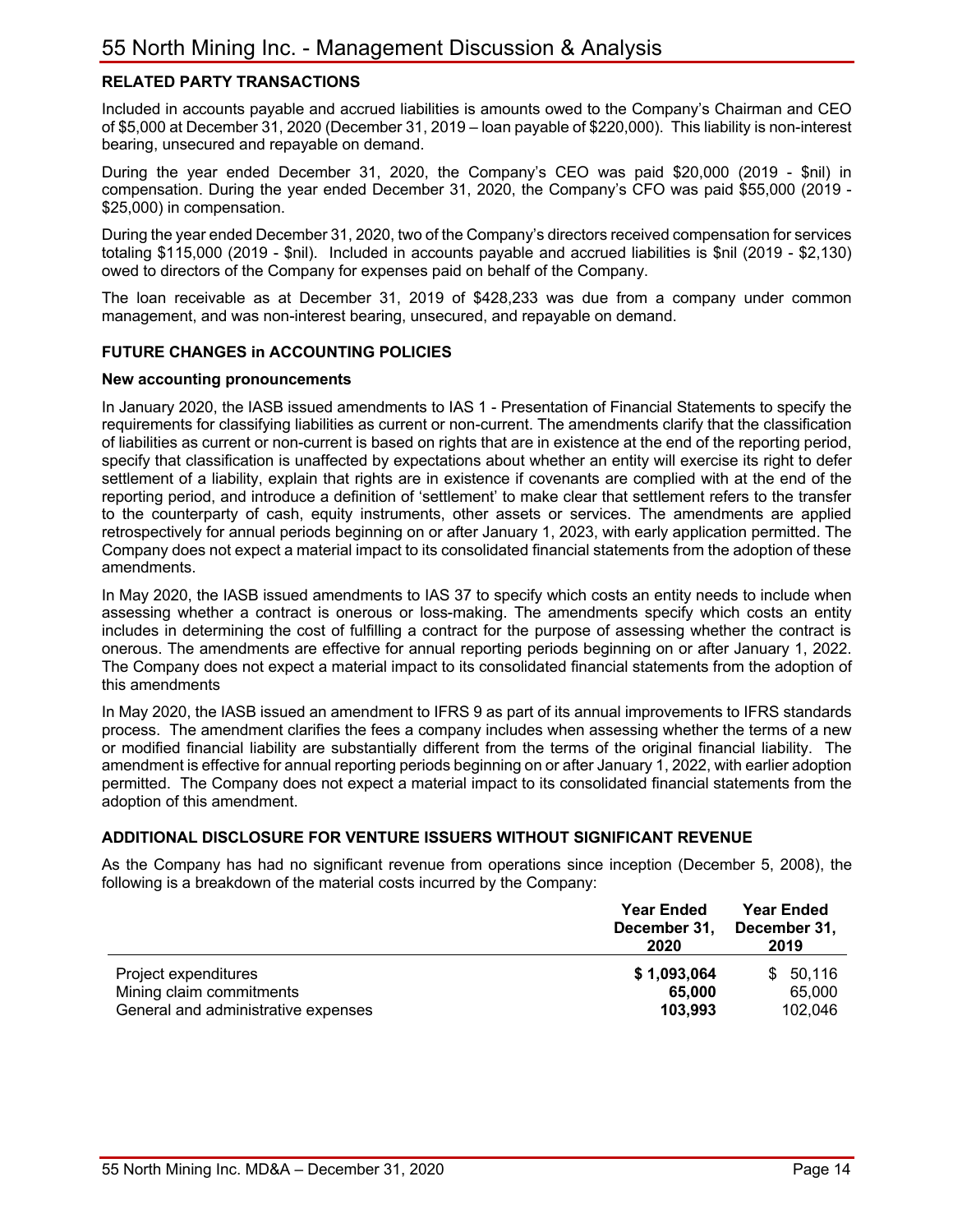# **DISCLOSURE OF OUTSTANDING SHARE DATA**

#### **a) Authorized:**

The Company is authorized to issue an unlimited number of common shares with each common share entitled to one vote.

#### **b) Common shares issued:**

|                                        | <b>Number of Shares</b> | <b>Stated Capital</b> |
|----------------------------------------|-------------------------|-----------------------|
| Balance, December 31, 2018             | 52,275,001              | \$844,301             |
| Issued on private placement            | 16,718,216              | 925,025               |
| Warrant allocation                     |                         | (158, 569)            |
| Share issue costs                      |                         | (30,000)              |
| Flow-through premium                   |                         | (212,007)             |
| Balance, December 31, 2019             | 68,993,217              | \$1,368,750           |
| Issued on settlement of debt           | 1,500,000               | 150,000               |
| Issued on reverse takeover transaction | 7,832,915               | 695,988               |
| Issued on private placement            | 25,726,730              | 4,426,114             |
| Warrant allocation                     |                         | (1,670,277)           |
| Share issue costs                      |                         | (520, 696)            |
| Flow-through premium                   |                         | (567, 104)            |
| Balance, December 31, 2020             | 104,052,862             | \$3,882,775           |

Included in the share capital balance on December 31, 2020 are 189,206 shares held by 55 North Operations (formerly Ontario Inc.). These shares will be sold once the company's shares start trading on a stock exchange and are included as shares held in treasury.

On September 10, 2019, a director of the Company subscribed for 1,562,500 units at a price of 0.08 per unit for proceeds of \$125,000. Each unit was comprised of one common share and one half of a warrant, with each warrant exercisable at \$0.18 per share until September 10, 2022. In August 2020, the terms of these warrants were changed to an expiration date of December 31, 2022.

On September 10, 2019, the Company closed a private placement, issuing 14,285,716 flow-through units for proceeds of \$750,000. Each unit was comprised of one flow-through common share and one half of a warrant with each warrant exercisable at \$0.18 per share until September 10, 2022. In August 2020, the terms of these warrants were changed to an expiration date of December 31, 2022.

On December 31, 2019, the Company closed a private placement, issuing 870,000 flow-through units for proceeds of \$50,025. Each unit was comprised of one flow-through common share and one half of a warrant with each warrant exercisable at \$0.18 per share until December 31, 2022.

On July 2, 2020, certain creditors agreed to receive a total of 1,500,000 common shares in settlement of \$150,000 debt owed to them, with each share issued at \$0.10 per share.

On September 2, 2020, 55 North completed the RTO resulting in the acquisition of control of 55 North by the shareholders of Ontario Inc. Pursuant to the RTO, all issued and outstanding securities in the capital of 55 North were converted into like issued and outstanding securities of the Company on a one-for-one basis resulting in the issuance of 7,832,915 shares with each share issued at \$0.09 per share.

On September 21, 2020, the Company closed a private placement for gross proceeds of \$1,403,416, issuing 6,672,080 flow through units at \$0.20 per unit for gross proceeds of \$1,334,416 and 460,000 non-flow through units at \$0.15 per unit for gross proceeds of \$69,000. Each flow through and non-flow through unit consists of one common share and one warrant, with each warrant entitling the holder to acquire a common share at \$0.30 per share for 48 months from the date of issuance.

On October 15, 2020, the Company announced that it closed the second tranche of a non-brokered private placement for gross proceeds of \$836,000, made up of \$824,000 in flow through financing and \$12,000 in nonflow through financing. The flow through financing consisted of 4,120,000 flow through units. Each flow through units was priced at \$0.20 each for gross proceeds of \$824,000. The non-flow through financing consisted of 80,000 units priced at \$0.15 each for gross proceeds of \$12,000. Each unit is comprised of one common share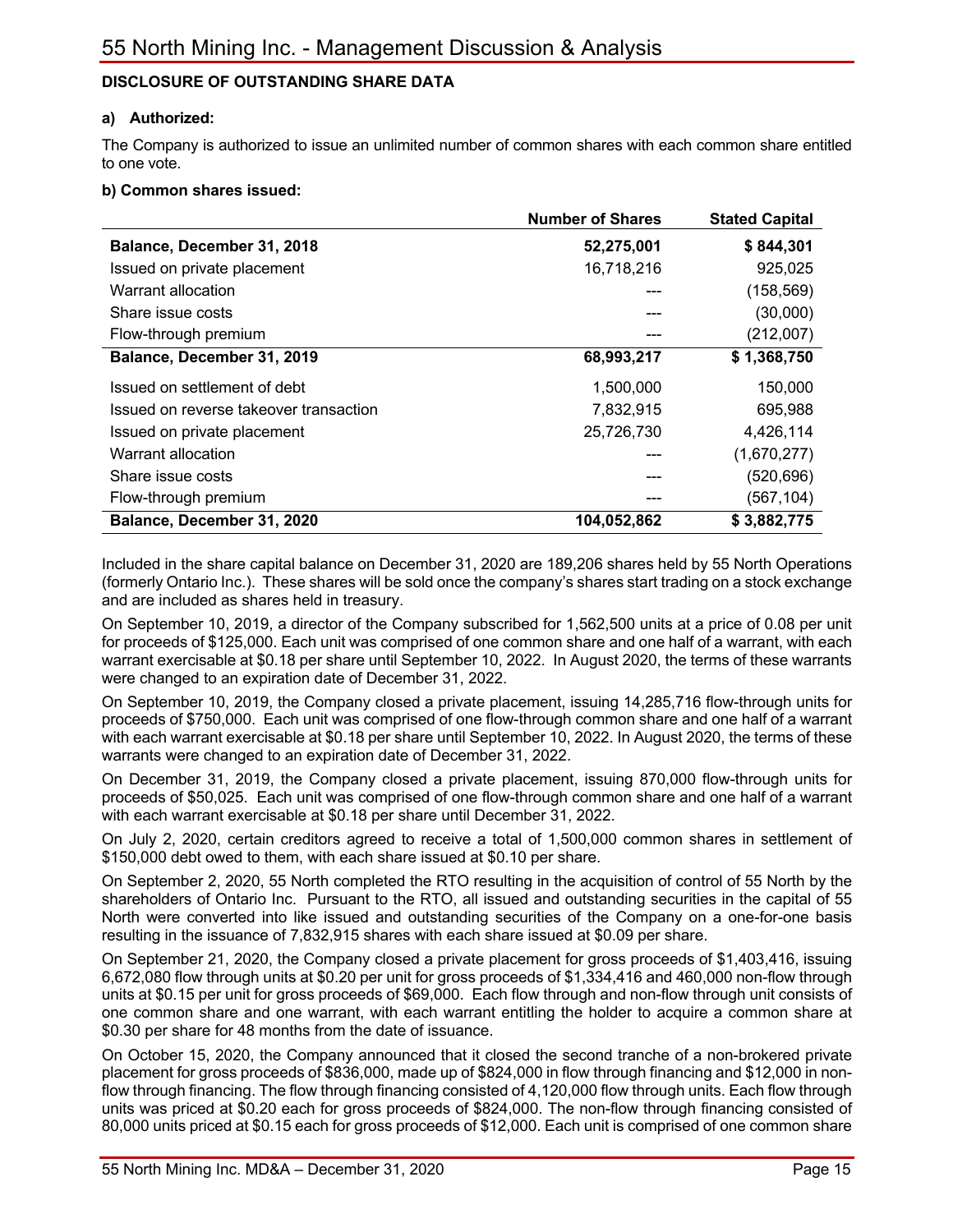and one common share purchase warrant entitling the holder to acquire one additional common share at a price of \$0.30 per share for 48 months from the date of issuance.

On November 9, 2020 the Company announced that it closed the third tranche of a non-brokered private placement for gross proceeds of \$1,386,920, consisting of \$1,371,920 in non-flow-through financing and \$15,000 in flow-through financing. The flow through financing consisted of 75,000 flow through units. Each flow through units was priced at \$0.20 each for gross proceeds of \$15,000. The non-flow through financing consisted of 9,146,133 units priced at \$0.15 each for gross proceeds of \$1,371,920. Each unit is comprised of one common share and one common share purchase warrant entitling the holder to acquire one additional common share at a price of \$0.30 per share for 48 months from the date of issuance. Bruce Reid, CEO and Director, subscribed for 2,000,000 non-flow through units.

On November 27, 2020 the Company announced that it closed an additional tranche of a non-brokered private placement for gross proceeds of \$599,777 consisting of \$504,777 in non-flow-through financing and \$95,000 in flow-through financing. The non-flow-through financing consisted of 3,365,183 units priced at \$0.15. The flow-through financing consisted of 475,000 flow-through units priced at \$0.20. Each unit is comprised of one common share and one common share purchase warrant entitling the holder to acquire one additional common share of the Company at a price of \$0.30 per share for 48 months from the date of issuance.

On December 4, 2020 the Company announced that it closed an additional tranche of a non-brokered private placement for gross proceeds of \$200,000 in non-flow-through financing. The non-flow-through financing consisted of 1,333,334 units priced at \$0.15 per unit. Each unit is comprised of one common share and one common share purchase warrant entitling the holder to acquire one additional common share of the Company at a price of \$0.30 per share for 48 months from the date of issuance.

#### **Warrants**

A summary of the status of the Company's outstanding warrants and changes are as follows:

|                                | <b>Number</b>  | 2020<br>Weighted<br>average<br>exercise<br>price | <b>Number</b> | 2019<br>Weighted<br>average<br>exercise<br>price |
|--------------------------------|----------------|--------------------------------------------------|---------------|--------------------------------------------------|
| <b>Balance, beginning</b>      | 22,634,108     | 0.10<br>\$                                       | 22,275,000    | \$<br>0.05                                       |
| Granted                        | 1,666,666      | 0.18                                             | 8,359,108     | 0.18                                             |
| Cancelled                      | (24, 300, 774) | 0.10                                             |               | ---                                              |
| Granted - replacement warrants | 24,517,950     | 0.18                                             |               |                                                  |
| Granted - post RTO             | 27,396,060     | 0.29                                             |               |                                                  |
| <b>Expired</b>                 | ---            | ---                                              | (8,000,000)   | 0.05                                             |
| <b>Balance, ending</b>         | 51,914,010     | \$<br>0.24                                       | 22,634,108    | \$<br>0.10                                       |

Notes:

 $(1)$  Following completion of the RTO, warrants issued by 55 North and Ontario Inc. were replaced by new 55 North Mining Inc. warrants using the transaction share exchange ratio.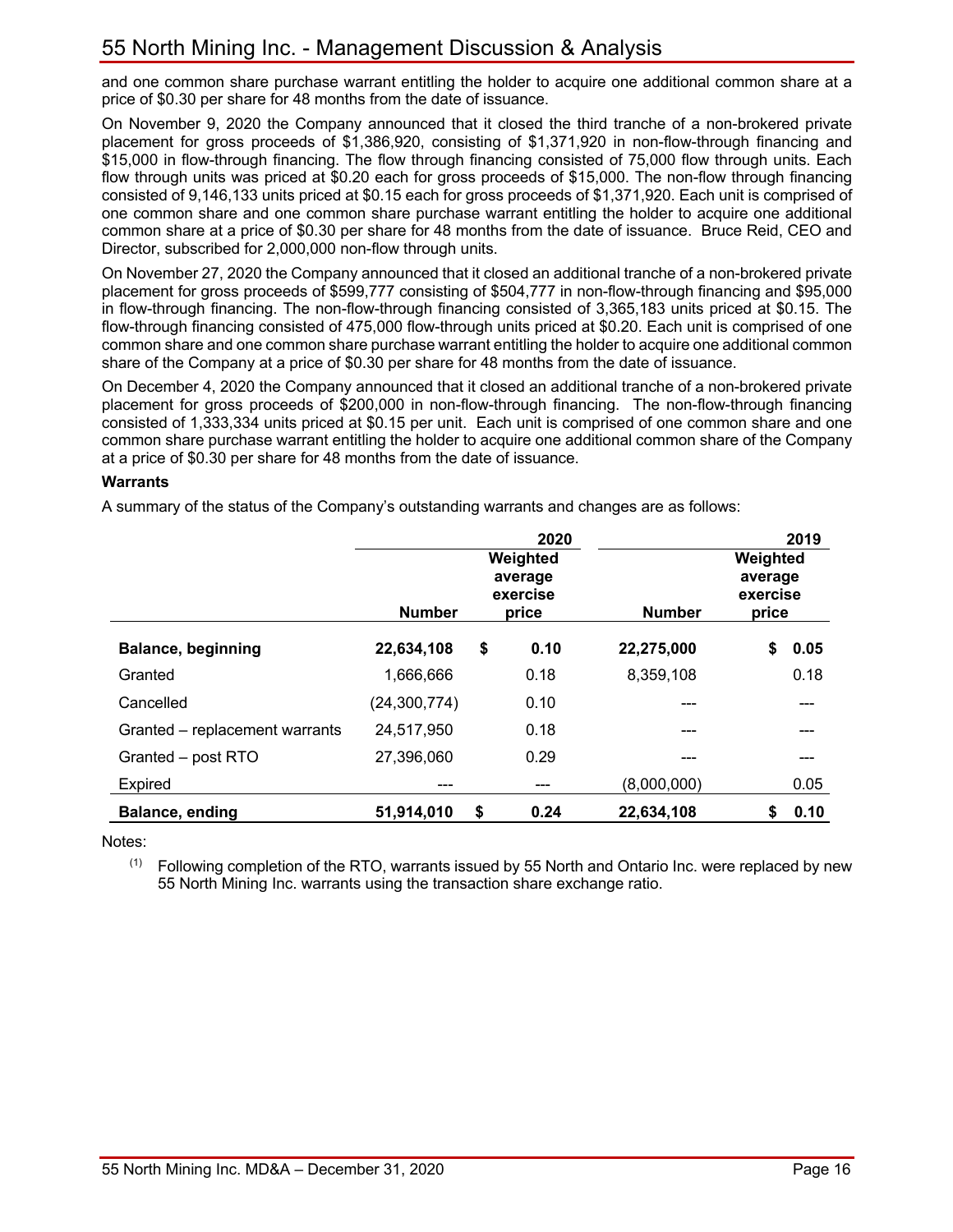At December 31, 2020, there were 51,914,010 warrants outstanding, with each warrant entitling the holder to acquire one common share of the Company at the prices noted below:

| <b>Number</b>            | <b>Exercise</b><br><b>Price</b> | <b>Remaining Contractual</b><br><b>Life In Years</b> | <b>Expiry Date</b>                |
|--------------------------|---------------------------------|------------------------------------------------------|-----------------------------------|
| December 31, 2019        |                                 |                                                      |                                   |
| 3,250,000                | \$0.05                          | 0.99                                                 | December 28, 2020                 |
| 5,750,000                | \$0.05                          | 0.99                                                 | December 28, 2020                 |
| 5,275,000                | \$0.05                          | 5.00                                                 | December 31, 2024                 |
| 781,250                  | \$0.18                          | 2.70                                                 | September 10, 2022                |
| 7,142,858                | \$0.18                          | 2.70                                                 | September 10, 2022                |
| 435,000                  | \$0.18                          | 3.00                                                 | December 31, 2022                 |
| 22,634,108               | \$0.10                          | 2.56                                                 |                                   |
| <b>December 31, 2020</b> |                                 |                                                      |                                   |
| 24,300,774               | \$0.18                          | 2.00                                                 | December 31, 2022 <sup>(1)</sup>  |
| 217,176                  | \$0.61                          | 1.96                                                 | December 18, 2022 <sup>(2)</sup>  |
| 7,132,080                | \$0.30                          | 3.73                                                 | September 21, 2024                |
| 500,000                  | \$0.20                          | 3.73                                                 | September 21, 2024 (4)            |
| 36,800                   | \$0.15                          | 3.73                                                 | September 21, 2024 <sup>(3)</sup> |
| 4,200,000                | \$0.30                          | 3.79                                                 | October 15, 2024                  |
| 329,600                  | \$0.20                          | 3.79                                                 | October 15, 2024 <sup>(3)</sup>   |
| 6,400                    | \$0.15                          | 3.79                                                 | October 15, 2024 <sup>(4)</sup>   |
| 9,221,133                | \$0.30                          | 3.86                                                 | November 9, 2024                  |
| 534,531                  | \$0.15                          | 3.86                                                 | November 9, 2024 (4)              |
| 6,000                    | \$0.30                          | 3.86                                                 | November 9, 2024                  |
| 3,840,183                | \$0.30                          | 3.91                                                 | November 27, 2024                 |
| 141,333                  | \$0.15                          | 3.91                                                 | November 27, 2024 (4)             |
| 8,000                    | \$0.20                          | 3.91                                                 | November 27, 2024 (3)             |
| 1,333,334                | \$0.30                          | 3.93                                                 | December 4, 2024                  |
| 106,666                  | \$0.15                          | 3.93                                                 | December 4, 2024 (4)              |
| 51,914,010               | \$0.24                          | 2.96                                                 |                                   |

#### Notes:

 $(1)$  In August 2020, the terms of these warrants were changed to an exercise price of \$0.18 and with an expiration date of December 31, 2022.

 $(2)$  In August 2020, the terms of these warrants were changed to an expiration date of December 18, 2022

 $(3)$  These compensation options entitle the holder to acquire a unit at a price of \$0.20 per unit. Each unit is comprised of one common share and one warrant which can be exercised to acquire one additional common share at a price of \$0.30 for a period of 48 months.

 $(4)$  These compensation options entitle the holder to acquire a unit at a price of \$0.15 per unit. Each unit is comprised of one common share and one warrant which can be exercised to acquire one additional common share at a price of \$0.30 for a period of 48 months.